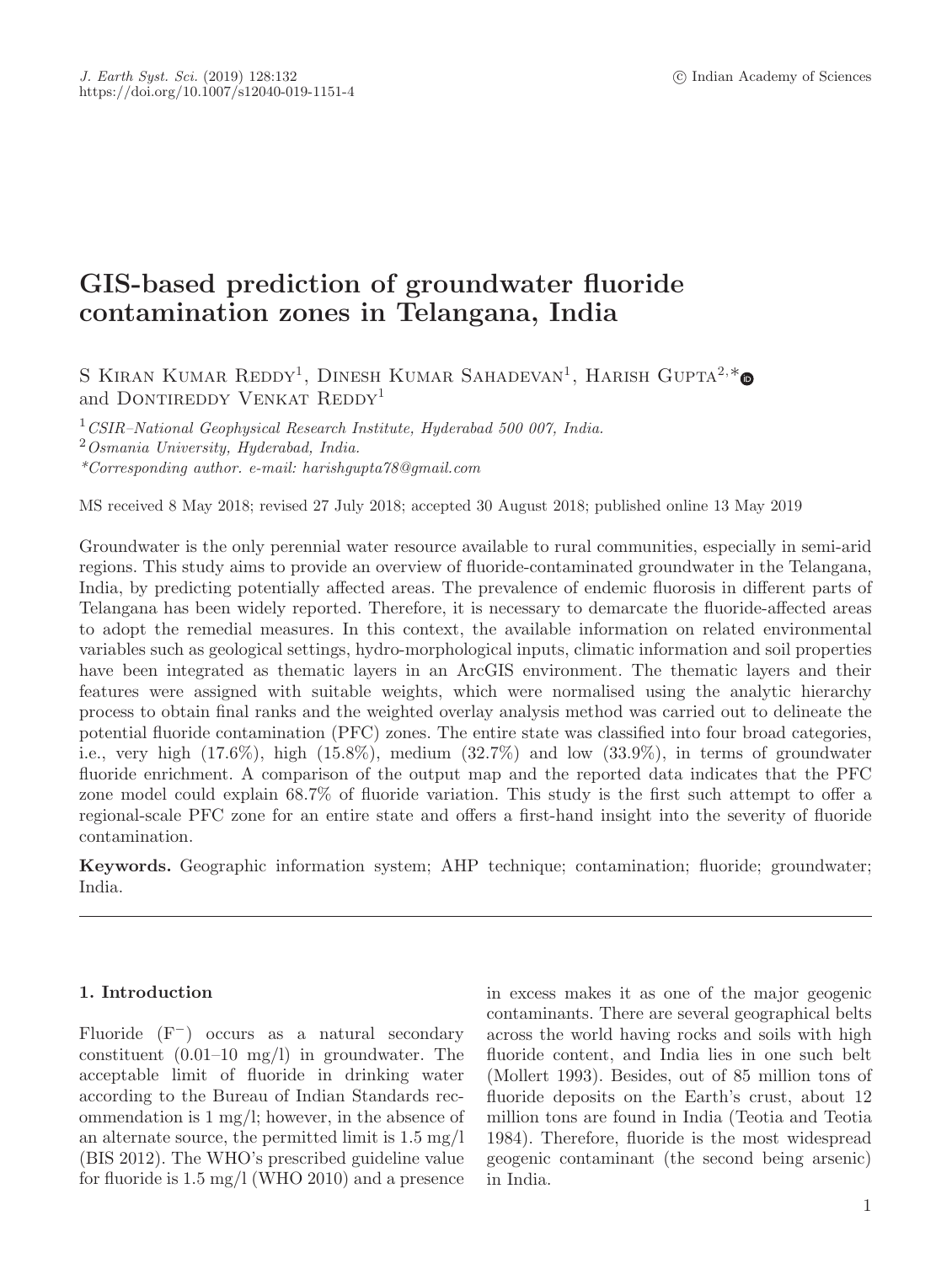American and European dentists have started linking dental staining and fluoridation by the start of the 20th century. However, the first case of fluorosis in India was reported in the year 1937 by Shortt *et al.* (1937) in the erstwhile Guntur district of Andhra Pradesh. By 1950, along with Andhra Pradesh, three other states (i.e., Punjab, Tamil Nadu and Uttar Pradesh) reported the presence of endemic fluorosis. At present, 201 districts of 20 (out of 29) Indian states are reported to be affected by fluoride (Chakraborti *et al.* 2016). This situation is particularly worrisome as 85% of the drinking water supply in India is derived from groundwater sources (World Bank 2010). It is suggested that in India,  $>80\%$ of rural and 50% of the urban population depend on groundwater for their domestic requirements (Mall *et al.* 2006). It is estimated that about 56% of the rural households secure their potable water from tube wells and 14% from dug wells (NSSO 2006). Therefore, the skeletal and dental health of about 66 million people (5% of the Indian population) is at risk due to a high level of fluoride exposure (Planning Commission 2002). Starting from 1937 and particularly during the last few decades, numerous groundwater studies were carried out to measure the concentrations, to map the geographical extent of endemic regions and for delineating the factors regulating fluoride contamination across the country (Chakraborti *et al.* 2016). Handa (1975), Susheela (1999), Saxena and Ahmed (2003) and Jacks *et al.* (2005) have taken up regional scale studies on groundwater fluoride contamination, in India. Mukherjee and Singh (2018) have reviewed the various studies on fluoride in groundwater and discussed the contaminant mechanisms. In the Andhra–Telangana region, major studies on fluoride contamination include Kumar *et al.* (1991), Rao *et al.* (1993), Rao and Devadas (2003), Sujatha (2003), Sujatha and Reddy (2003), Rao (2006, 2009), Mondal *et al.* (2009), Reddy *et al.* (2010a, b), Brindha *et al.* (2011), Narsimha and Sudarshan (2016, 2017), etc.

Telangana with an area of  $112,077$  km<sup>2</sup> is the 12th largest state of India. According to the recent findings of the Central Ground Water Board, India (CGWB 2015), about 1174 settlements across the Telangana are affected by endemic fluorosis. During the past three decades, fluoride−contamination recorded mostly from the areas underlain by granitic and gneissic complexes, i.e., Nalgonda (Rao *et al.* 1993; Mondal *et al.* 2009; Reddy *et al.* 2010a, b; Brindha *et al.* 2011; Machender *et al.* 2014), RangaReddy (Kumar *et al.* 1991; Sujatha 2003; Sreedevi *et al.* 2006), Karimnagar (Sudarshan 2015), Warangal (Radhika and Praveen 2012; Satyanarayana *et al.* 2017), Medak (Narsimha and Sudarshan 2017) and Adilabad (Narsimha and Sudarshan 2016). Despite numerous efforts, the areas taken up for fluoride contamination studies add to 22% of the total geographical area of the state. Nalgonda district which is one of the most severely fluorosis-affected areas is covered extensively (over 2000 samples from the  $14,200 \text{ km}^2$  area; Rao *et al.* 1993) followed by Medak (200 samples from the 9700 km<sup>2</sup> area; Narsimha and Sudarshan 2017). The rest of the districts are sporadically sampled; therefore, information on the extent of fluoride in the groundwater remains elusive. Government agencies, such as CGWB, maintain 736 wells across the state to monitor groundwater depth and water quality (CGWB 2015). However, CGWB provides block-wise normalised data for the presence of fluoride, thus making it difficult to delineate the true extent of affected areas and to evaluate the controlling factors. Due to the lack of site-specific data and the disproportional distribution of measured sites, the representativeness of existing data is debatable. Besides, it might be a mammoth task to cover the entire state through conventional sampling.

Remote sensing (RS) and GIS have become popular among the scientific community due to their time and cost-effectiveness, particularly in regional-scale studies. Having started with applications in groundwater exploration, assessment, monitoring and recharge, now these techniques are even being used for predicting groundwater contamination (Babiker *et al.* 2005; Rahman 2008; Chitsazan and Akhtari 2009; Pathak *et al.* 2009; Saidi *et al.* 2010). More recently Thapa *et al.* (2017) have demonstrated the applicability of the geospatial modelling technique in the delineating the fluoride-contaminated zones. Due to the lack of adequate data on measured fluoride concentrations and in the wake of advancement in the applicability of GIS in delineating the fluoridecontaminated zones, this study aims to provide a regional scale probability map that indicates the risk of fluoride contamination in groundwater. The map of potential fluoride contamination (PFC) zones of Telangana is developed by employing the spatial distribution of various environmental variables.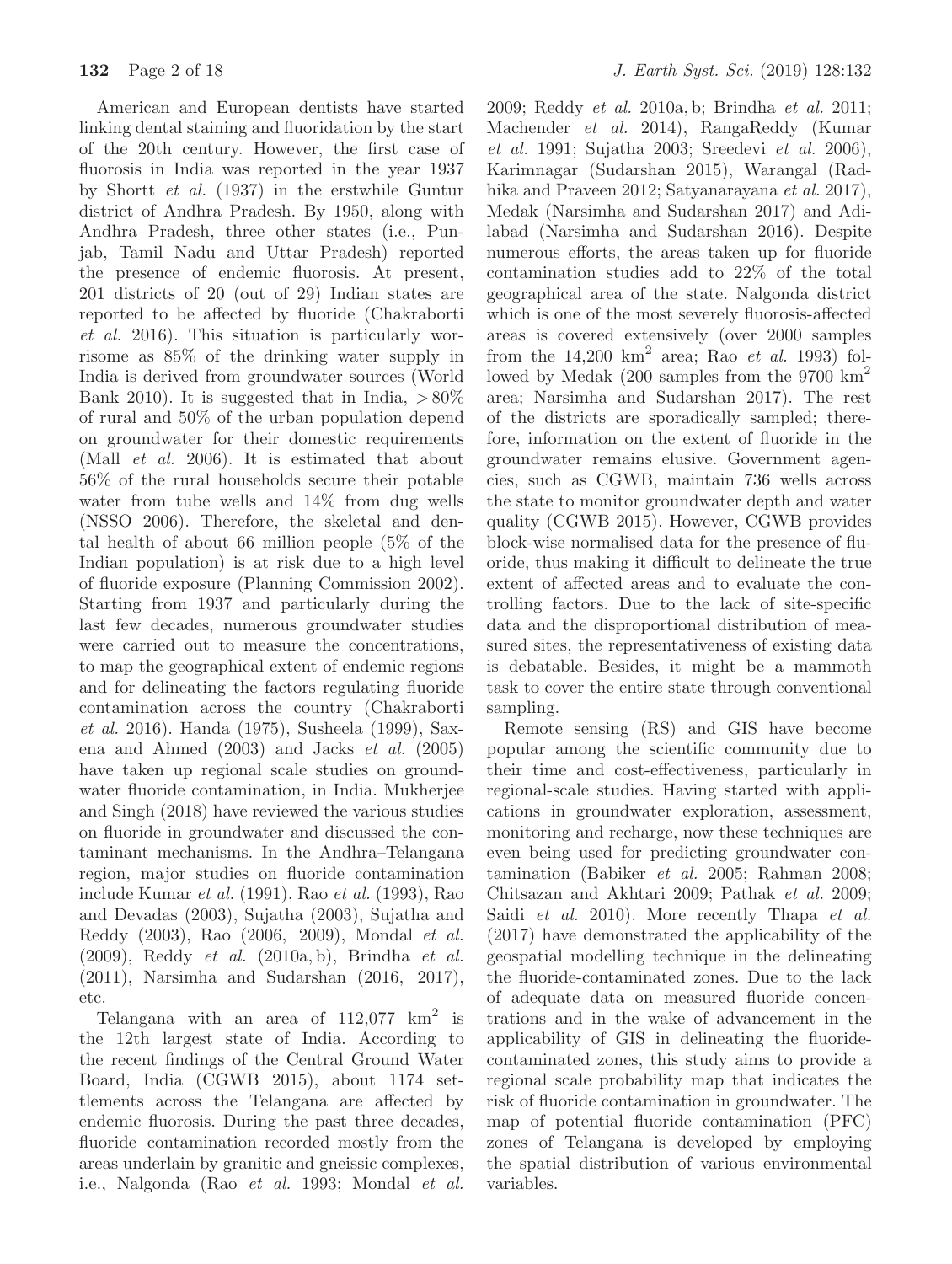

Figure 1. Location map of the study area (Telangana) India.

# **2. Materials and methods**

### 2.1 *Study area*

This study covers the entire Telangana (figure 1), which is the 29th and the youngest province of the Federation of India, with a population of 35 million. The state has wide varieties of geological formations ranging from the oldest Archaean crystalline formations to the most recent alluvium. The gneissic complex with a structural fill of sedimentary formations and basin-fill of meta-sedimentary formations (Radhakrishna 1987) underlies a major part of the state. Geographically, the state is located in a semi-arid region, largely experiencing a hot and dry climate with an average temperature of 40◦C. The average annual rainfall is 900 mm, mostly received during the monsoon season, between June and September. The Krishna and the Godavari rivers pass through the state and serve as major sources of surface water. Groundwater in this region mostly occurs in the weathered zones associated with fractures and joints, and the range of this weathered portion varies from 2 to 50 m (Saxena and Ahmed 2003; Reddy *et al.* 2010a, b). In hard rock terrains, the presence of deformation features such as joints and fractures facilitates the recharge and movement of groundwater (CGWB 2015). A large chunk of the state's rural population is dependent on groundwater sources for domestic and agricultural purposes. It is reported (Waldbott 1963; Karthikeyan *et al.* 1996; Gautam *et al.* 2010) that most of the locally sourced food, i.e., vegetables and milk are loaded with high fluoride content, thus the overall daily fluoride intake is higher than the permissible daily consumption limits. Due to climatic factors and a lack of proper water resource management, the state is among the most drought-prone areas in India, with a maximum fall in the decadal water-level fluctuation (CGWB-Annual 2015).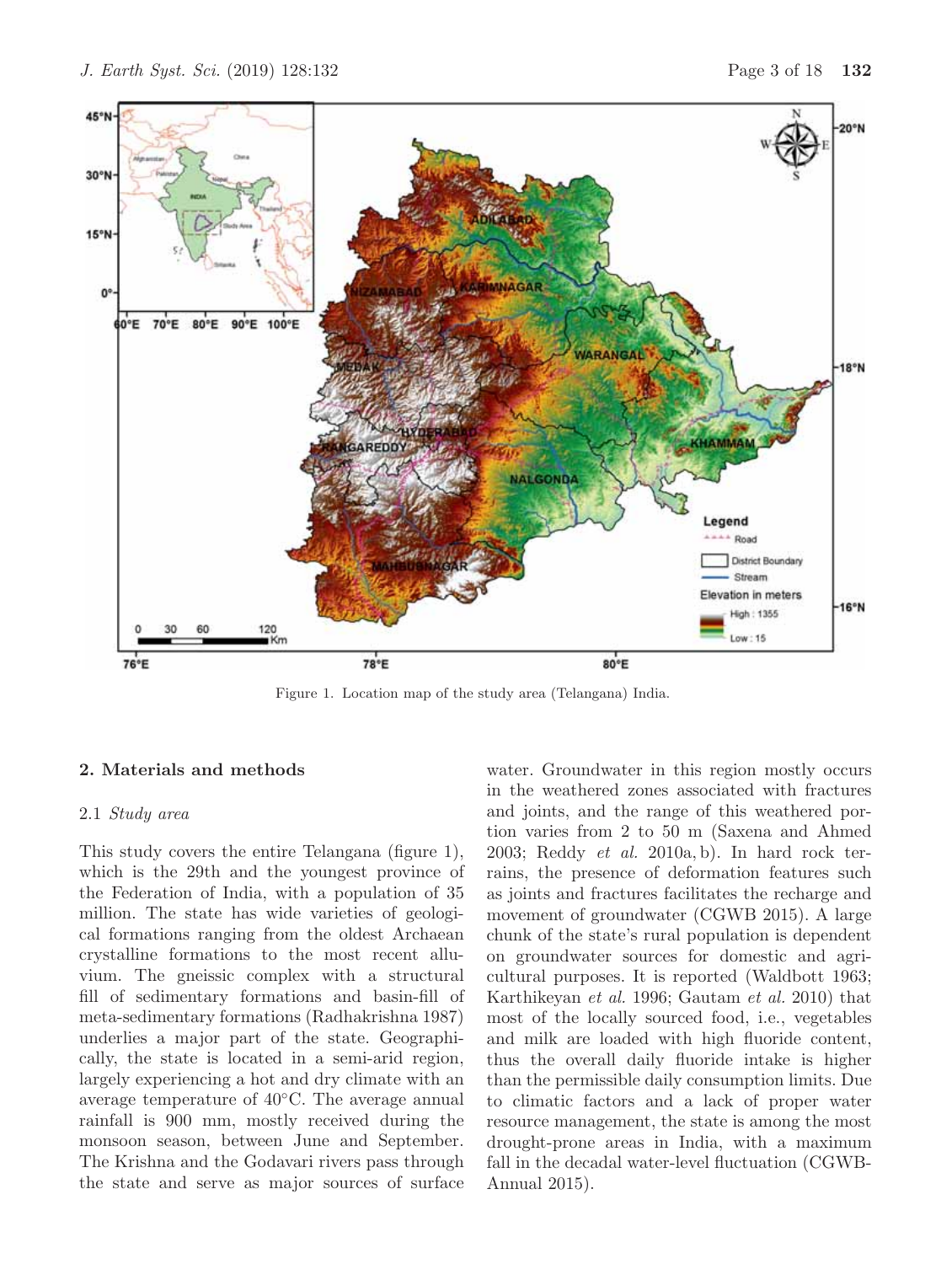# 2.2 *Methodology*

In this study, spatial information on various parameters such as geology, geomorphology, lineament, type of soils, land use and land cover, aquifer and depth of water table and rainfall were considered and the ArcGIS 10.3 software was used to create the thematic layers, for integration and to produce an output map. In order to demarcate the administrative boundaries of the Telangana, toposheets from the Survey of India (SOI) were used. The thematic geological map was prepared using the geology map published by the Geological Survey of India (GSI 1993). For preparing the aquifer map, the database from the CGWB report (CGWB 2015) was used. Topographic features geocoded at the scale of 1:50,000 at ISRO's Geo-portal, Bhuvan (http://bhuvan.nrsc.gov.in/gis/thematic/ index.php) which is used to construct lineament and geomorphology maps. The land use and land cover (LULC) map was prepared using semiautomatic classification methods from LISS III and Landsat data sets (https://earthexplorer.usgs. gov). Information on soil types was obtained from the Soil and Land Use Survey of India (http:// slusi.dacnet.nic.in/) and modified by using LISS III data sets. Slope and drainage density maps were prepared using SRTM DEM (30 m) (https:// lta.cr.usgs.gov/SRTM1Arc). The rainfall map was prepared using the mean monthly rainfall data of 15 yrs (2000–2015) obtained from the India Meteorological Department (http://www.imd.gov. in). The groundwater-level map was created from the groundwater-level data of 736 observation wells spread across the state (CGWB 2015).

In the ArcGIS platform, all collected attributes from different sources were modified into a raster form. The ArcGIS spatial analyst extension, which provides a rich suite of tools and capabilities for performing comprehensive, raster-based spatial analysis, was used for this purpose. Functions such as map algebra, combinational operators, data conversion and overlay tools of spatial analyst extension allowed integration to obtain the final PFC zones map. In order to understand the influence and importance of the controlling factors in the spatial distribution of fluoride, the GIS-based analytical hierarchy process (AHP) proposed by Saaty (1980) and the weighted overlay analysis method (WOAM) are employed. The AHP and WOAM combine the qualitative and quantitative approaches; therefore, in this study, an attempt is made to demonstrate a noble approach

for the hydro-geological modelling of PFC zones by assigning different weights based on their relative importance, expert opinions and ranks obtained from the AHP technique. The model of PFC zones is validated by comparing the classes of the output map and published fluoride concentrations. Figure 2 gives a glimpse of the methodology followed in this study to prepare the map of PFC zones.

# 2.2.1 *Assigning weights and integration of thematic layers*

Literature and reports from the study area were referred to understand the relative importance of various environmental factors. In a regionalscale study, Handa (1975) analysed groundwater samples from different parts of the country and identified the mineralogical composition of crystalline igneous aquifer rocks, semi-arid climate, alkaline soils and to some extent, the tectonic settings to be key factors regulating the fluoride concentrations. Based on a study of geochemical parameters of groundwater and rock samples from 58 fluoride-rich areas in different parts of India, Saxena and Ahmed (2003) pointed out that the dissolution process determines the fluoride concentration in groundwater rather than an abundance of fluoride-bearing minerals in the host rocks. They also mentioned that  $CaF<sub>2</sub>$  is greater in granite gneisses (0.92%) followed by basalt (0.56%) and dolerite (0.45%). Mondal *et al.* (2009) reported that granitic and gneissic basement rocks of the Nalgonda area are enriched with respect to the presence of fluoride (460–1706 mg/kg) and advocated the rock–water interaction to be the main cause of fluoride contamination. The presence of fluoride-bearing minerals, such as apatite, biotite, muscovite, coupled with intense weathering and deformations of granite and granitic gneisses, results in the higher fluoride content Brindha *et al.* (2016). Rao (2009) argued that in the Varaha basin, the alkaline environment dominantly controls the leaching of fluoride from source rocks, followed by evapotranspiration, interaction time of water with the aquifer material and agricultural fertilisers. Arveti *et al.* (2011) considered the arid climate of the region, granitic host rocks and periodical droughts, resulting in low infiltration rates to be the main reason for a higher incidence of fluorosis in the Talupula region. Soils are the important natural sources of minerals containing fluoride and observed a range of fluoride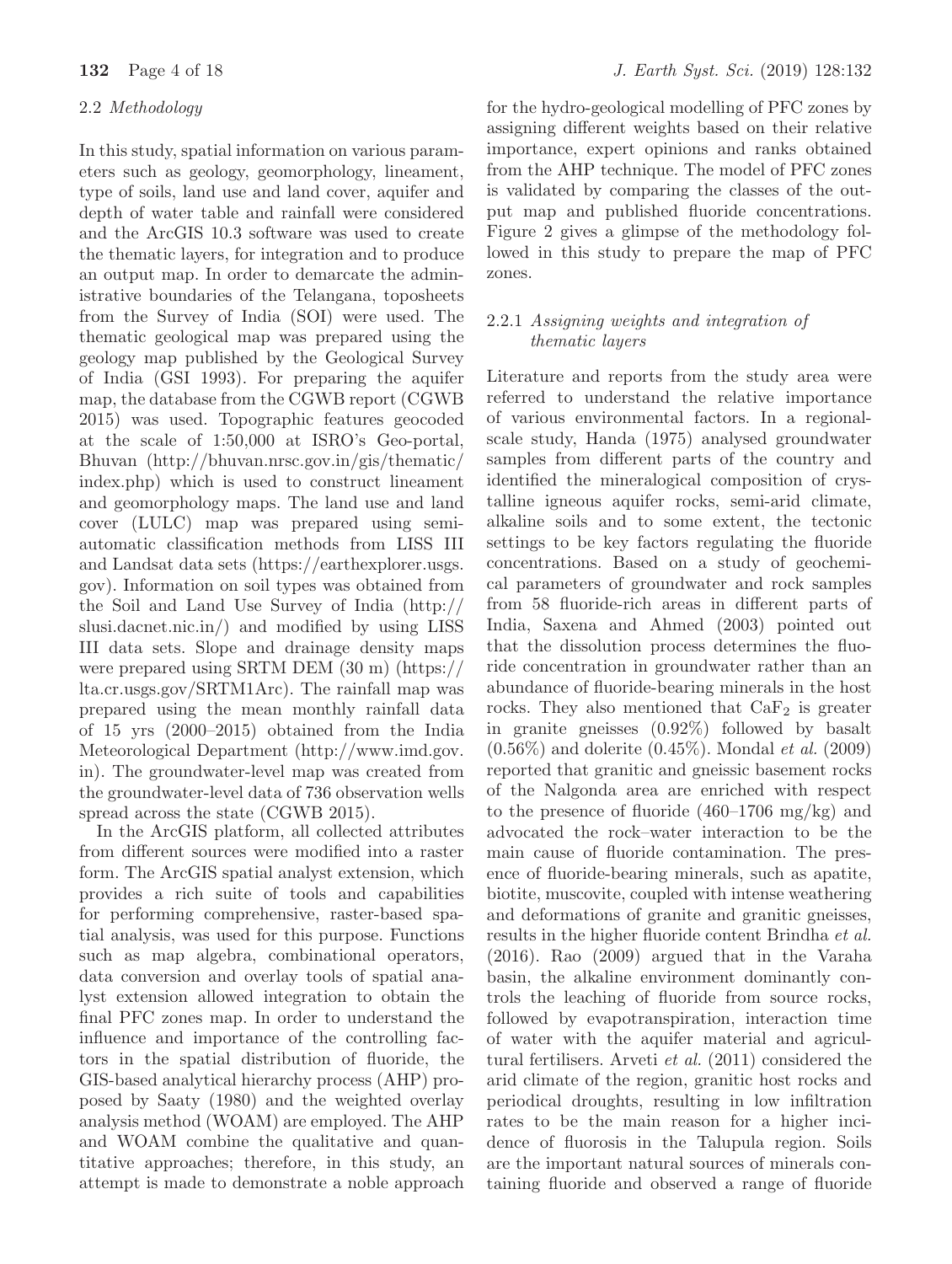

Figure 2. Step-by-step procedure followed for delineating PFC zone map for the state of Telangana.

generally varying from 200 to 300 ppm (Handa 1975; Ayoob and Gupta 2006). In semi-arid climatic regions, evaporation results in the formation of salts on the top layers of the soil. In soils with high fluoride content, the precipitate would contain a fluoride-rich salt. During subsequent rains, these fluoride-rich salts in the soil would leach along with the infiltrating rainwater, from the topsoil to the under-saturated zone. Few studies of Mondal *et al.* (2009) and Brindha *et al.* (2011) from Telangana have recorded a remarkable increase in the groundwater fluoride content during the post-monsoon samplings. From these studies, it is understood that though fluoride is a geogenic contaminant, its occurrence and enrichment in groundwater is controlled by multiple, but mostly natural, factors, including the mineralogy of host rocks, chemical and physical processes affecting dissolution and prevailing climatic and hydrological conditions.

It is evident that the opinions on various factors regulating the occurrence and enrichment of fluoride in groundwater differ from region to region, except for the geological setup. Almost every study links the occurrence of fluoride to mineralogical composition, though the type of fluoride-bearing minerals and their abundance may differ among source rocks. Therefore, in this study, catchment

lithology is considered as a prominent factor. Note that the rocks belonging to the Archaean granite and gneissic complex form a basement of around 60% of the region; despite it, the occurrence of fluoride differs remarkably in different parts of the state. Understanding how the local variability in mineralogical composition affects the occurrence of fluoride in groundwater cannot be established due to a lack of detailed data, particularly pertaining to fluoride-bearing minerals in basement rocks. Therefore, other environmental variables commonly found to regulate fluoride concentrations are evaluated. Based on rigorous literature review, in addition, to geology (GG), lineament density (LD), surface morphology (GM), slope (SL), drainage density (DD), soil type (SI), land use land cover (LULC), aquifer (AQ), depth of groundwater level (GWL) and annual rainfall (RF) factors are identified to be influencing the enrichment of fluoride in groundwater. Similar factors were taken into consideration by Thapa *et al.* (2017) to delineate the fluoride contamination zone in Birbhum district. Additionally, the demographic data on the mandal (block) level obtained from Census-2011 (Census 2011) are applied to predict the risk of fluoride contamination in the state that the population faces.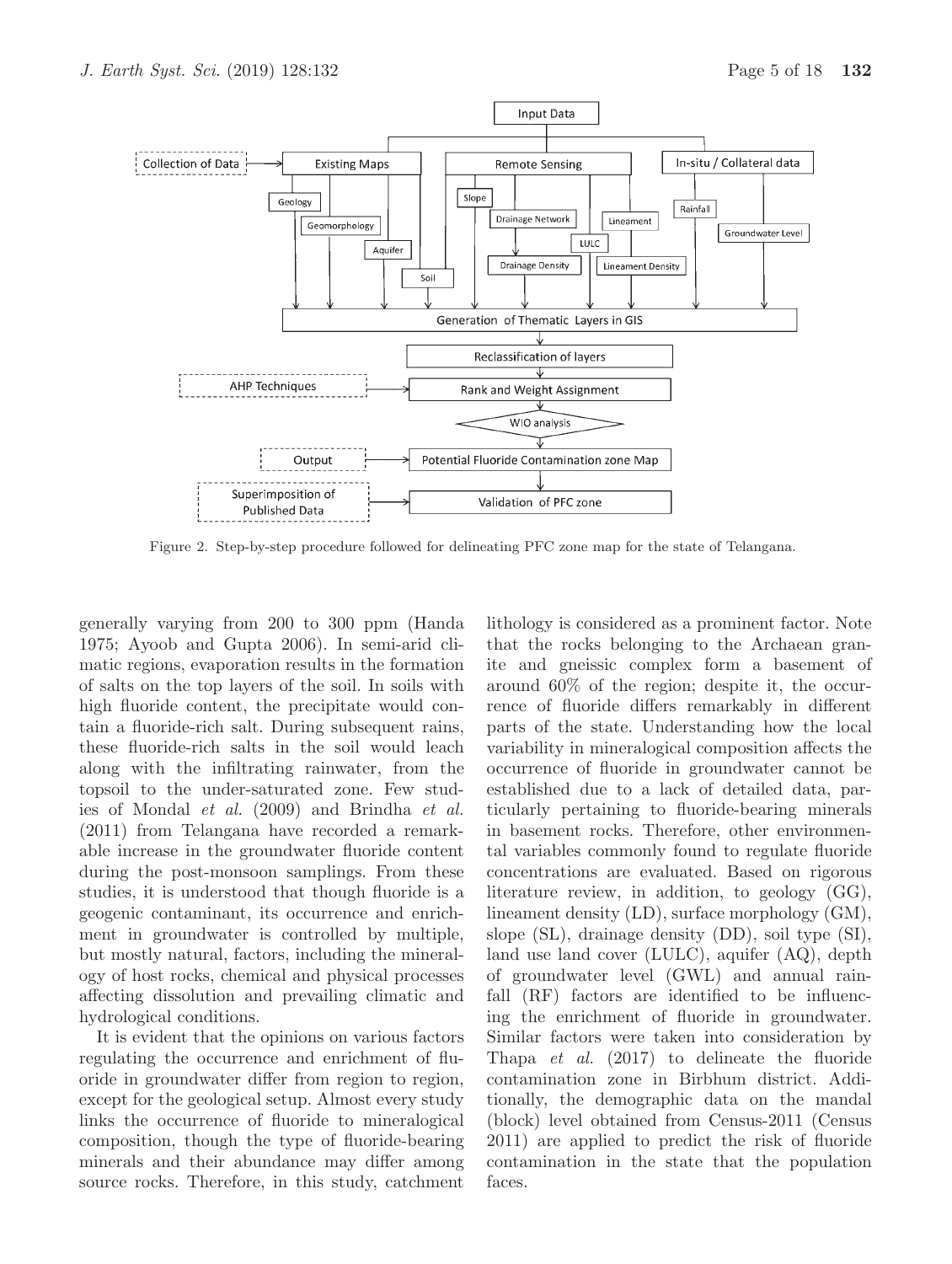# 2.2.2 *AHP technique*

To prioritise the dominating variables, the AHP technique was used as a decision-aiding method to finalise the ranks assigned to different variables and subclasses. The AHP technique uses mathematical properties to resolve multi-class complex decisionmaking problems (Saaty 2001; Sener and Davraz 2013). In order to perform the AHP technique, first individual weights of specific variables and their subclasses are established based on their influence and expert opinions and an original pairwise comparison matrix is constructed (table 1). For  $n$ number of factors, the pairwise comparison matrix consists of  $n(n-1)/2$  comparisons (Saaty and Kearns 2014). The column elements of the matrix are divided by the sum of each column. In a similar way, the sum of the row elements in the obtained matrix is divided by the number of elements in the rows, to obtain a normalised pairwise comparison matrix (table 2). The obtained normalised weights are within the range of 0–1 with the sum being equal to 1. Additionally, the AHP technique provides mathematical operations to check the logical

**132** Page 6 of 18 *J. Earth Syst. Sci.* (2019) 128:132

consistency of pairwise comparisons in order to avoid a certain level of consistency failure that generally occurs (Saaty and Kearns 2014). The consistency of pairwise comparison judgments is measured using the consistency ratio (*CR*) using equation (1) and the upper limit for this ratio is 0.10 (Saaty 1980):

$$
CR = \frac{CI}{RI},\tag{1}
$$

where *RI* is the random index whose value depends on the order of the matrix and *CI* is the consistency index, obtained from

$$
CI = \frac{\lambda_{\text{max}} - n}{n - 1},\tag{2}
$$

where  $\lambda$  is the largest eigenvalue of the matrix and n is the number of thematic layers.

In any case, where the *CR* calculation for the judgments is below 0.10, it was demonstrated that the judgments exhibit a sufficient degree of consistency; furthermore, the assessment could be

Table 1. Original pairwise comparison matrix.

|             | GG   | LD   | GWL            | AQ             | SI             | RF             | GM             | <b>LULC</b>    | DD   | SL             |
|-------------|------|------|----------------|----------------|----------------|----------------|----------------|----------------|------|----------------|
| GG          |      |      | $\overline{2}$ | 4              | 4              | 6              | 6              | 8              | 8    | 10             |
| LD.         |      |      | $\overline{2}$ | 3              | 3              | 4              | 4              | 8              | 8    | 9              |
| <b>GWL</b>  | 0.50 | 0.50 |                | $\overline{2}$ | 4              | 4              | 4              | 6              | 6    | 8              |
| AQ          | 0.25 | 0.33 | 0.50           |                | $\overline{2}$ | 3              | 3              | 4              | 5    | 8              |
| SI          | 0.25 | 0.33 | 0.25           | 0.50           |                | $\overline{2}$ | $\overline{2}$ | 4              | 6    | 9              |
| RF          | 0.17 | 0.17 | 0.25           | 0.33           | 0.50           |                | $\overline{2}$ | 6              | 6    | 6              |
| GM          | 0.17 | 0.17 | 0.25           | 0.33           | 0.50           | 0.50           |                | $\overline{2}$ | 4    | 6              |
| <b>LULC</b> | 0.13 | 0.13 | 0.17           | 0.25           | 0.25           | 0.17           | 0.50           |                | 3    | 4              |
| DD          | 0.13 | 0.13 | 0.17           | 0.20           | 0.17           | 0.17           | 0.25           | 0.33           |      | $\overline{2}$ |
| SL          | 0.10 | 0.10 | 0.13           | 0.13           | 0.11           | 0.17           | 0.17           | 0.25           | 0.50 |                |
| Total       | 3.68 | 3.85 | 6.71           | 11.74          | 15.5           | 21.0           | 22.9           | 39.6           | 47.5 | 63.0           |
|             |      |      |                |                |                |                |                |                |      |                |

Table 2. Normalised comparison matrix.

|             | GG    | LD    | GWL   | ΑQ    | $_{\rm SI}$ | RF    | GМ    | <b>LULC</b> | DD    | SL    | Rank  |
|-------------|-------|-------|-------|-------|-------------|-------|-------|-------------|-------|-------|-------|
| GG          | 0.271 | 0.260 | 0.298 | 0.341 | 0.258       | 0.286 | 0.262 | 0.202       | 0.168 | 0.159 | 0.250 |
| LD          | 0.271 | 0.260 | 0.298 | 0.256 | 0.193       | 0.190 | 0.175 | 0.202       | 0.168 | 0.143 | 0.216 |
| <b>GWL</b>  | 0.136 | 0.130 | 0.149 | 0.170 | 0.258       | 0.190 | 0.175 | 0.152       | 0.126 | 0.127 | 0.161 |
| AQ          | 0.068 | 0.087 | 0.075 | 0.085 | 0.129       | 0.143 | 0.131 | 0.101       | 0.105 | 0.127 | 0.105 |
| SI          | 0.068 | 0.087 | 0.037 | 0.043 | 0.064       | 0.095 | 0.087 | 0.101       | 0.126 | 0.143 | 0.085 |
| RF          | 0.045 | 0.043 | 0.037 | 0.028 | 0.032       | 0.048 | 0.087 | 0.152       | 0.126 | 0.095 | 0.069 |
| GМ          | 0.045 | 0.043 | 0.037 | 0.028 | 0.032       | 0.024 | 0.044 | 0.051       | 0.084 | 0.095 | 0.048 |
| <b>LULC</b> | 0.034 | 0.032 | 0.025 | 0.021 | 0.016       | 0.008 | 0.022 | 0.025       | 0.063 | 0.063 | 0.031 |
| DD          | 0.034 | 0.032 | 0.025 | 0.017 | 0.011       | 0.008 | 0.011 | 0.008       | 0.021 | 0.032 | 0.020 |
| SL          | 0.027 | 0.026 | 0.019 | 0.011 | 0.007       | 0.008 | 0.007 | 0.006       | 0.011 | 0.016 | 0.014 |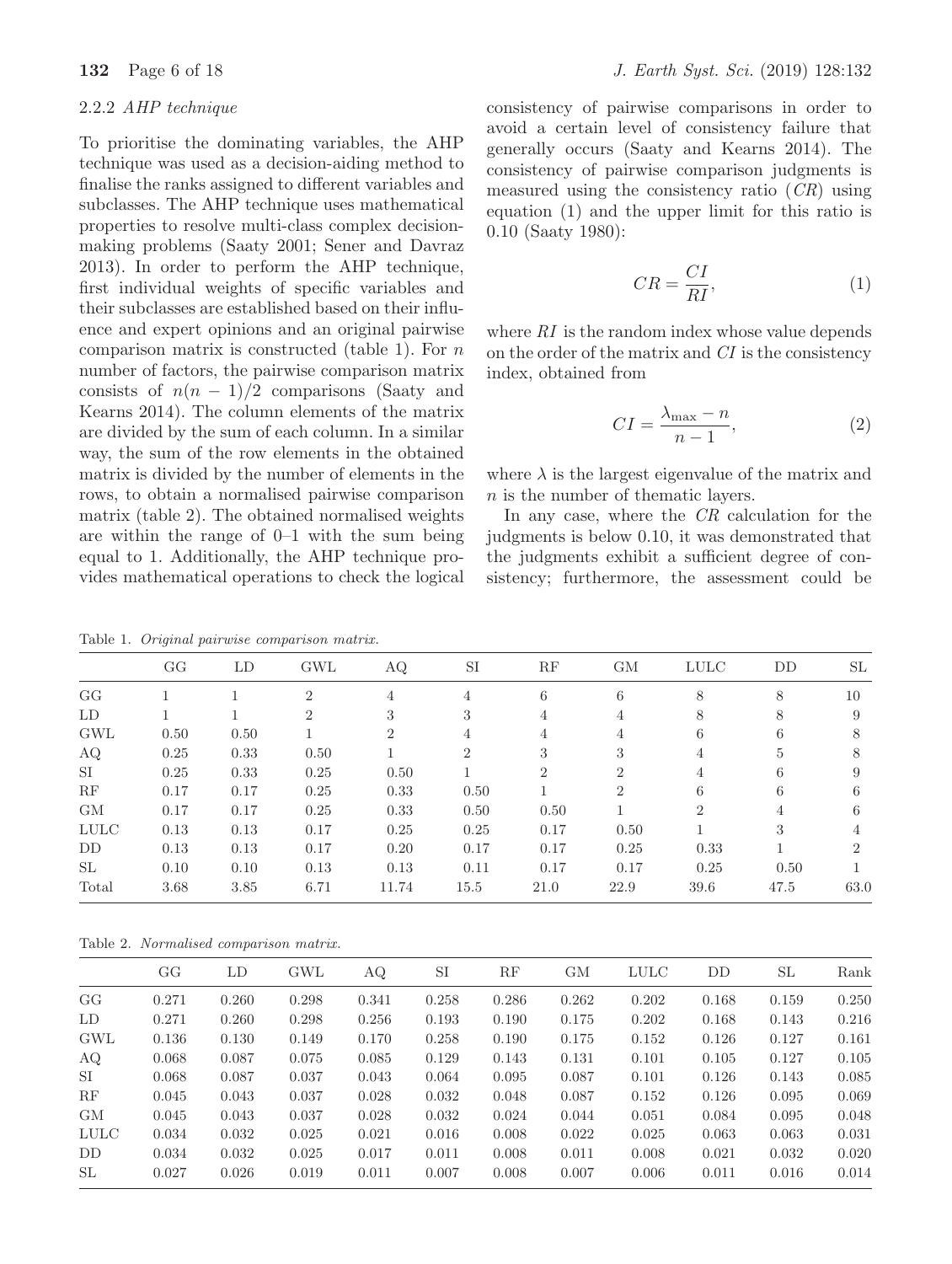continued. If the *CR* is above 0.10, then it indicates that the judgments are inconsistent. In this case, the judgments need to be reviewed to reduce the *CR* (Saaty 1994). In the present context, the *CR* is computed as 0.056, which is less than the standard criteria 0.10, hence the rates taken in this study are consistent. The final ranks for each criterion are used in the WOAM for the generation of final PFC zones map.

### 2.2.3 *Weighted overlay analysis method*

WOAM is a method for the combined analysis of multi-class maps. Input layers used in this study have different numbering systems with different ranges. In order to perform an overlay analysis, each cell for each criterion must be reclassified into a common numerical scale with the least to the most favourable (Thapa *et al.* 2017).

After the successful assignment of appropriate ranks and weights to different input factors and their respective sub-classes using the AHP technique (table 3), WOAM was adopted to delineate the final PFC zone using the following equation:

$$
PFC = \sum_{i=1}^{n,m} (AxBy), \qquad (3)
$$

where A represents the rank of the factor class, B represents the weight of the factor sub-class,  $x (x = 1, 2, 3, \ldots, m)$  represents the factor maps and  $y (y = 1, 2, 3, \ldots, n)$  represents the factor class.

# **3. Results and discussions**

### 3.1 *Geological and other controlling factors*

Telangana is endowed with various rock types from the Archaean to the Quaternary age. Granite, granite gneiss and granitoid gneiss both younger and older phases, collectively known as the peninsular gneiss complex (PGC) is the predominant lithology (56.70%) with major distribution in the central part of the study area (figure 3a). The gneissic complex is overlain by basaltic lava flows in the northwestern part and is intruded by several younger rocks, namely, granites, dolerites, pegmatites, quartzites, etc. Dharwars, comprising amphibolites, gneisses, schists and quartzites, occur as narrow isolated bands within granites in Mahbubnagar, Nalgonda, Khammam, Warangal, Karimnagar and Adilabad districts. The Cuddapah supergroup of rocks occur in parts of Nalgonda and Mahbubnagar districts. The Pengangas, which are considered as the equivalent of the Pakhals, are exposed in Adilabad district. Gondwana formations, comprising a lower group of rocks, the Talchirs, Barakars and Kamthis and the upper group of rocks, the Maleris, Kotas and Chikialas were occupied in parts of Khammam, Warangal, Karimnagar and Adilabad districts. Horizontal to sub-horizontal disposed lava flows of the Deccan traps covering  $\sim 8210 \text{ km}^2$  occur in parts of Adilabad, Nizamabad, Medak, RangaReddy and Mahbubnagar districts. The thickness of the individual flow varies from a few metres to as much as 30 m with a total thickness of more than 200 m at places (CGWB 2015).

It is known that a high-level network/intersection of lineaments represents a high degree of deformation (Shaji *et al.* 2007) and in hard rock terrains, these structural features provide extended surfaces for the interaction of water with surrounding rocks containing fluoride-bearing minerals (Saxena and Ahmed 2003). Several previous studies, such as Handa (1975), Ramesam and Rajagopalan (1985) and Shaji *et al.* (2007), have related the abnormal level of fluoride in groundwater with a high density of lineaments/fractures. In the case of Telangana, the basement is mostly composed of deformed PGC, therefore, structural features (secondary porosity) in the formations allow the water–rock interaction (Jacks *et al.* 2005; Brindha *et al.* 2011). Hence, among the identified factors, lineament density is given second top preference (AHP Rank-0.215). This is in contrast to the study by Thapa *et al.* (2017), in which, the study area (Birbhum district) is primarily composed of relatively younger formations. Lineament density (LD) map of the Telangana was extracted from the Bhuvan portal (http://bhuvan.nrsc.gov. in/gis/thematic/index.php). It suggests structural deformations in basement rocks, which are represented as several linear or curvilinear features, indicating the presence of faults, dykes, joints, fractures and drainage parallel. The major trends of lineaments present in the study area are NE–SW, E–W and ENE–WSW. The high lineament density region encompasses in most parts of Nalgonda, Mahabubnagar, the southern part of Karimnagar, the eastern part of Khammam and the central part of Medak areas. The low-density region includes most of Adilabad, RangaReddy and Hyderabad areas (figure 3b).

The mean GWL map (figure 4a) reveals that the water table in the study area varies between 0 and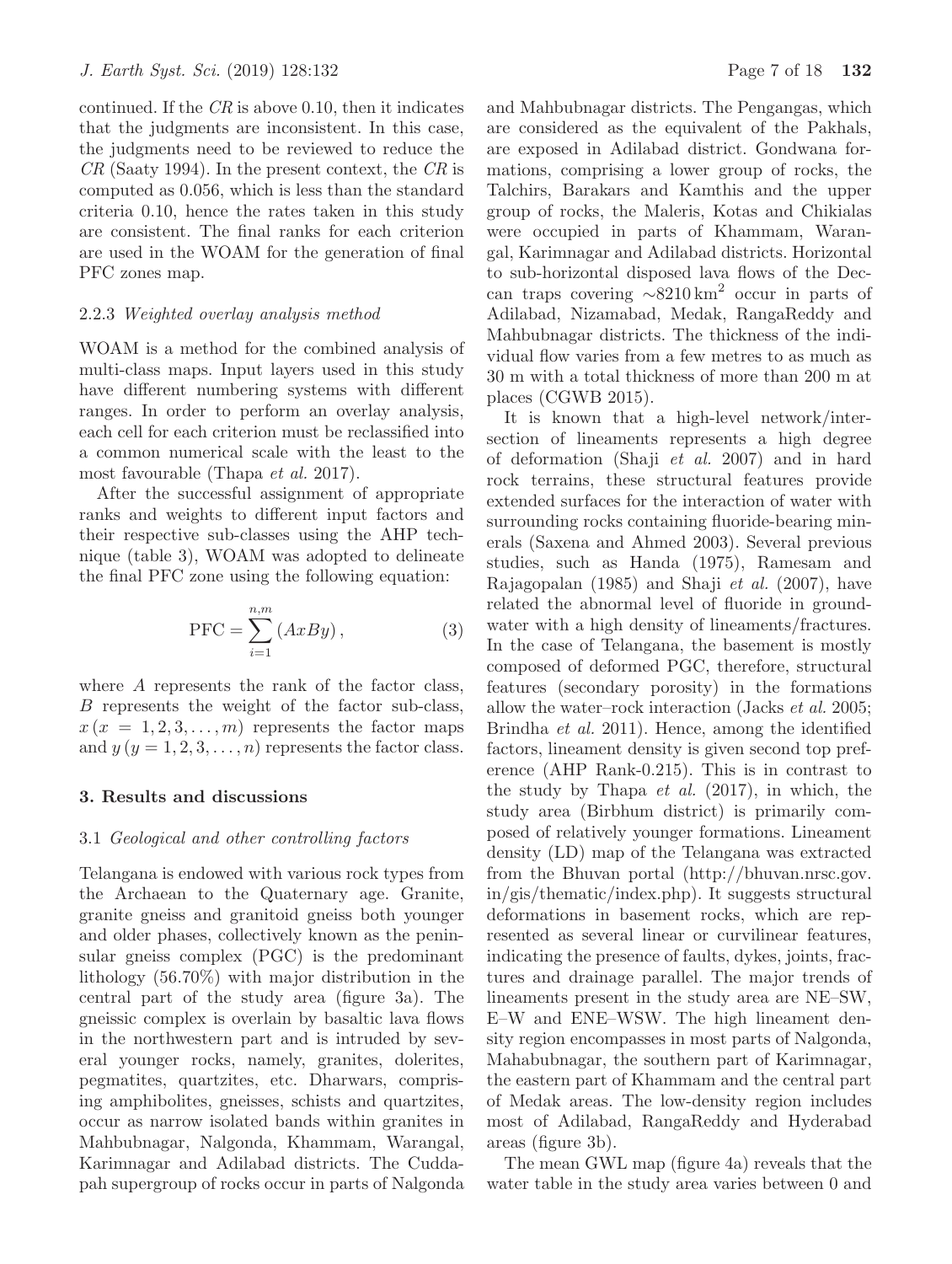| Sl.            |                                     | AHP   |                                                                |           |
|----------------|-------------------------------------|-------|----------------------------------------------------------------|-----------|
| no.            | Factor                              | rank  | Co-variables                                                   | Weightage |
| 1              | Geology/lithology of catchment      | 0.250 | PGC                                                            | 10        |
|                | (GG)                                |       | Migmatite                                                      | 09        |
|                |                                     |       | Charnockite, Dharwar supergroup                                | 08        |
|                |                                     |       | Closepet granite, khondalite                                   | 07        |
|                |                                     |       | Barakar formation                                              | 06        |
|                |                                     |       | Kurnool group, Srisailam formation, Kaimur and                 | 05        |
|                |                                     |       | Semri group                                                    |           |
|                |                                     |       | Jurassic cretaceous formation, laterite and bauxite            | 04        |
|                |                                     |       | Pakhal group, Kamthi formation, Talchir                        | 03        |
|                |                                     |       | formations, coastal and glacial sediments, Maleri<br>formation |           |
|                |                                     |       | Deccan traps, Chikiala formation, Banganapalli                 | 02        |
|                |                                     |       | formation, Sullavai group, granophyre, Bhima                   |           |
|                |                                     |       | group                                                          |           |
|                |                                     |       | Rajahmundary formation                                         | 01        |
| $\overline{2}$ | Occurrence of lineament, joints and | 0.215 | High                                                           | 08        |
|                | faults $(LD)$                       |       |                                                                |           |
|                |                                     |       | Medium                                                         | 04        |
|                |                                     |       | Low                                                            | 02        |
| $\sqrt{3}$     | Groundwater table depth (GWL)       | 0.160 | $0-5$ m                                                        | $02\,$    |
|                |                                     |       | $5-10$ m                                                       | 08        |
|                |                                     |       | $10 - 20$ m                                                    | 07        |
|                |                                     |       | $20 - 40$ m                                                    | 06        |
|                |                                     |       | $40 - 50$ m                                                    | 04        |
| $\overline{4}$ | Aquifer lithology (AQ)              | 0.105 | Gneisses and associated rock formations                        | 09        |
|                |                                     |       | Charnockite/granite                                            | 08        |
|                |                                     |       | Quartzite                                                      | 07        |
|                |                                     |       | Alluvium                                                       | 06        |
|                |                                     |       | Laterite/sandstone                                             | 05        |
|                |                                     |       | Schist                                                         | 04        |
|                |                                     |       | Limestone                                                      | 03        |
|                |                                     |       | <b>Basalt</b>                                                  | 02        |
|                |                                     |       | Shale                                                          | 01        |
| 5              | Surface soil type (SI)              | 0.09  | Red loamy soil                                                 | 08        |
|                |                                     |       | Mixed red and black soil                                       | 05        |
|                |                                     |       | Red sandy soil                                                 | 04        |
|                |                                     |       | Laterite                                                       | 02        |
| 6              | Annual rainfall (RF)                | 0.07  | Very low (below 850 mm)                                        | 06        |
|                |                                     |       | Low $(850-900$ mm)                                             | 05        |
|                |                                     |       | Medium $(900 - 950$ mm)                                        | 04        |
|                |                                     |       | High $(950-1000$ mm)                                           | 03        |
|                |                                     |       | Very high (above 1000 mm)                                      | 02        |
| 7              | Geomorphology (GM)                  | 0.05  | Alluvial plains and terraces                                   | 04        |
|                |                                     |       | Extrusive (lava) plains                                        | 03        |
|                |                                     |       | Planation surfaces including duricrusts                        | 02        |
|                |                                     |       | Denudational ridges or hills and valleys                       | 01        |
| 8              | Land use land cover (LULC)          | 0.03  | Cultivated land                                                | 03        |
|                |                                     |       | Settlement                                                     | 03        |
|                |                                     |       | Forest area                                                    | 02        |
|                |                                     |       | Barren/waste land                                              | $02\,$    |
|                |                                     |       | Water bodies                                                   | 01        |
|                |                                     |       | Uncultivable land                                              | 01        |

Table 3. Factors and associated co-variables, regulating the enrichment of fluoride in groundwater, respective AHP ranks and assigned weightage.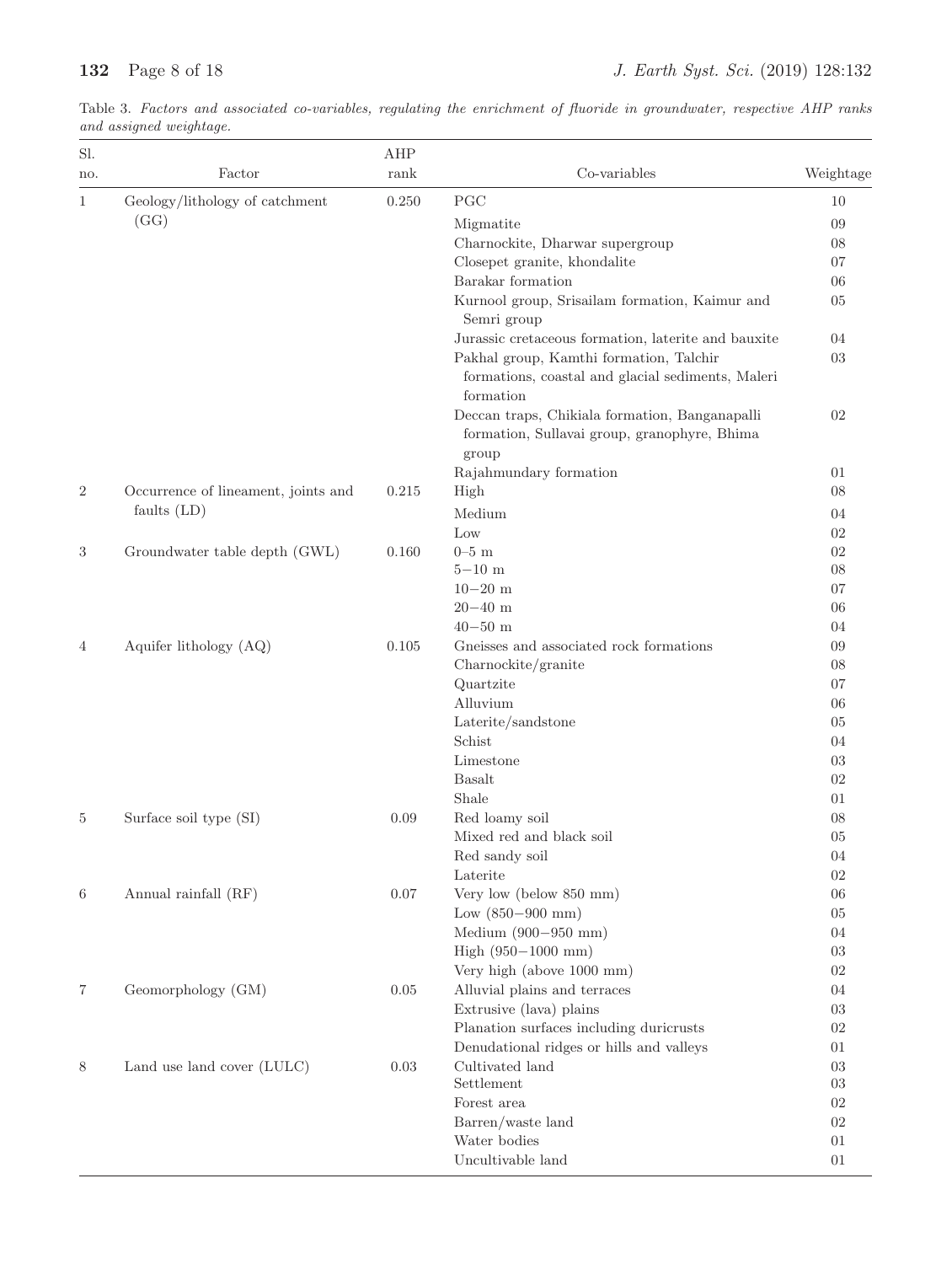Table 3. (Continued.)

| Sl. |                       | AHP  |                                                |           |
|-----|-----------------------|------|------------------------------------------------|-----------|
| no. | Factor                | rank | Co-variables                                   | Weightage |
| 9   | Drainage density (DD) | 0.02 | Very low (less than 0.2 stream per $km^2$ )    | 05        |
|     |                       |      | Low $(0.2-0.4 \text{ stream per km}^2)$        | 04        |
|     |                       |      | Medium $(0.4-0.6$ stream per $km^2$ )          | 03        |
|     |                       |      | High $(0.6-0.8 \text{ stream per km}^2)$       | 02        |
|     |                       |      | Very high $(0.8-1.13 \text{ stream per km}^2)$ | 01        |
| 10  | Slope(SL)             | 0.01 | $0 - 3\%$                                      | 04        |
|     |                       |      | $3 - 6\%$                                      | 03        |
|     |                       |      | $6 - 9\%$                                      | 02        |
|     |                       |      | $> 9\%$                                        | 01        |

50 m below ground level (BGL). In about 18.3% area, the groundwater is available at very shallow depths (0–5 m BGL). Additionally, in half of the Telangana (47.6%), groundwater is present at relatively shallow depths (between 5 and 10 m BGL). Overall, for about 66% of the study area, the availability of groundwater is at 0–10 m depth. In most parts of the Adilabad and Khammam areas, the groundwater depth varies from 0 to 10 m BGL. For around 29.7% of the study area, the depth of groundwater varies from 10 to 20 m BGL. At few patches, groundwater occurs at 20–40 m depth  $(4.2\% \text{ area})$  and also deeper than 40 m  $(0.21\%)$ , which indicate extreme water stress areas.

Aquifers are the water-bearing rock formations, in which water percolates, stored and transmitted from top layers of rocks or soils. The type of aquifer rock, mineralogical composition and residence time are the major factors determining the quality of groundwater in a region. Thus, the concentration of contaminants may increase with a longer residence time. In the study area, groundwater occurs in aquifers of different geological formations right from the Archaean crystalline to the most recent alluvium (figure 4b). The crystalline rocks, which occupy ∼70% of the area, generally lack primary porosity and only secondary porosity is developed due to weathering, fracturing and the development of solution cavities and channels. As mentioned earlier, the depth of the weathered zone in the study area varies from 2 to 50 m BGL and fractures may extend up to 100 m depth. Pakhals, Penganga and Sullavais are known to be relatively poor to moderate potential aquifers and basalts are hard and compact and possess meagre primary porosity. Rocks belonging to the Gondwana formations (i.e., Talchirs, Barakaras and Kamthis) form semi-consolidated formations and yield more

groundwater than consolidated crystalline rocks. Unconsolidated alluviums occupy areas along the Krishna and the Godavari rivers and their tributaries.

Telangana has a wide variety of soils viz., red soil, lateritic soils and medium black soils (figure 4c). A large part of the state (59.9%) is occupied by red sandy soils with loamy sub-soils covering the entire Nalgonda district, a major part of Mahabubnagar, Warangal, Karimnagar and Nizamabad districts. Red loamy soils cover another 31.8% area. The red soils are deficient in organic matter and poor in nutrients, but rich in phosphoric acid. The moisture-holding capacity of red soils is poor and irrigation is frequently required. Medium black soils spread to 3.0% area and for about 4.6% area is taken over by mixed black and red soils. Laterite soils (0.71% area) are restricted to the central part of Medak district.

The rainfall distribution patterns across the state are illustrated in figure 4(d). It revealed that the minimum rainfall is 735 mm in the state and for about 20.5% of an area covering a major portion of Mahabubnagar and Nalgonda districts, annual rainfall is below 850 mm. The areas receiving annual rainfall between 850 and 900; 900 and 950; and 950 and 1000 mm covers 16.7, 23.8 and 26.3% areas, respectively. Just 12.6% of the total area covering the northern part of Adilabad receives more than 1000 mm rainfall annually.

The geomorphology of any area is a manifestation of the underlying geology and is crucial for groundwater-related studies (Machiwal *et al.* 2011). The study area consists of different types of morphology (figure 5a), dominated by plantation surfaces including duricrusts (57.4% of area). Denudational ridges or hills and valleys (23.2%), extrusive lava plateaus (7.9%), structural valleys and plains (6.7%), structural plateaus (2.7%) and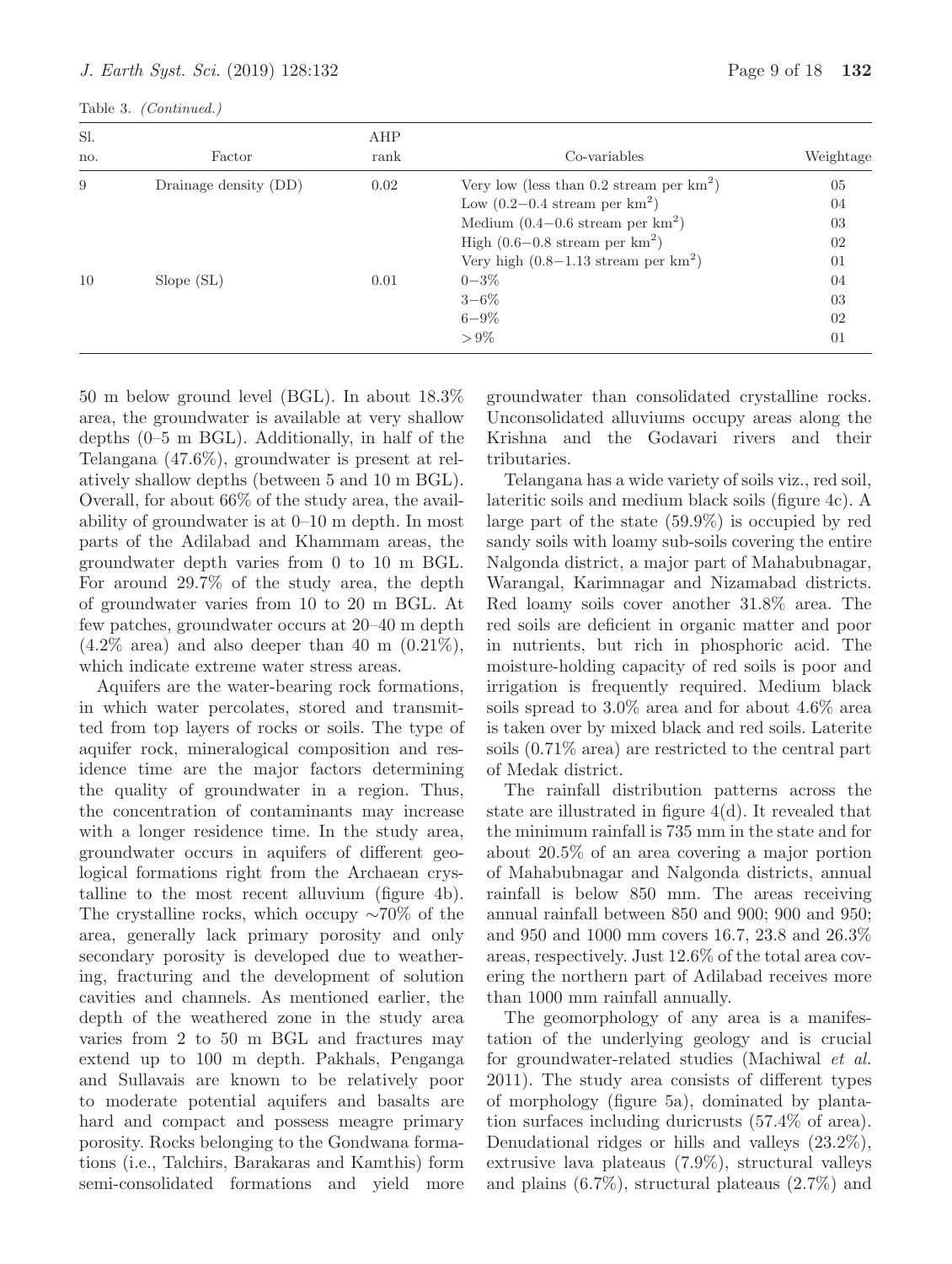

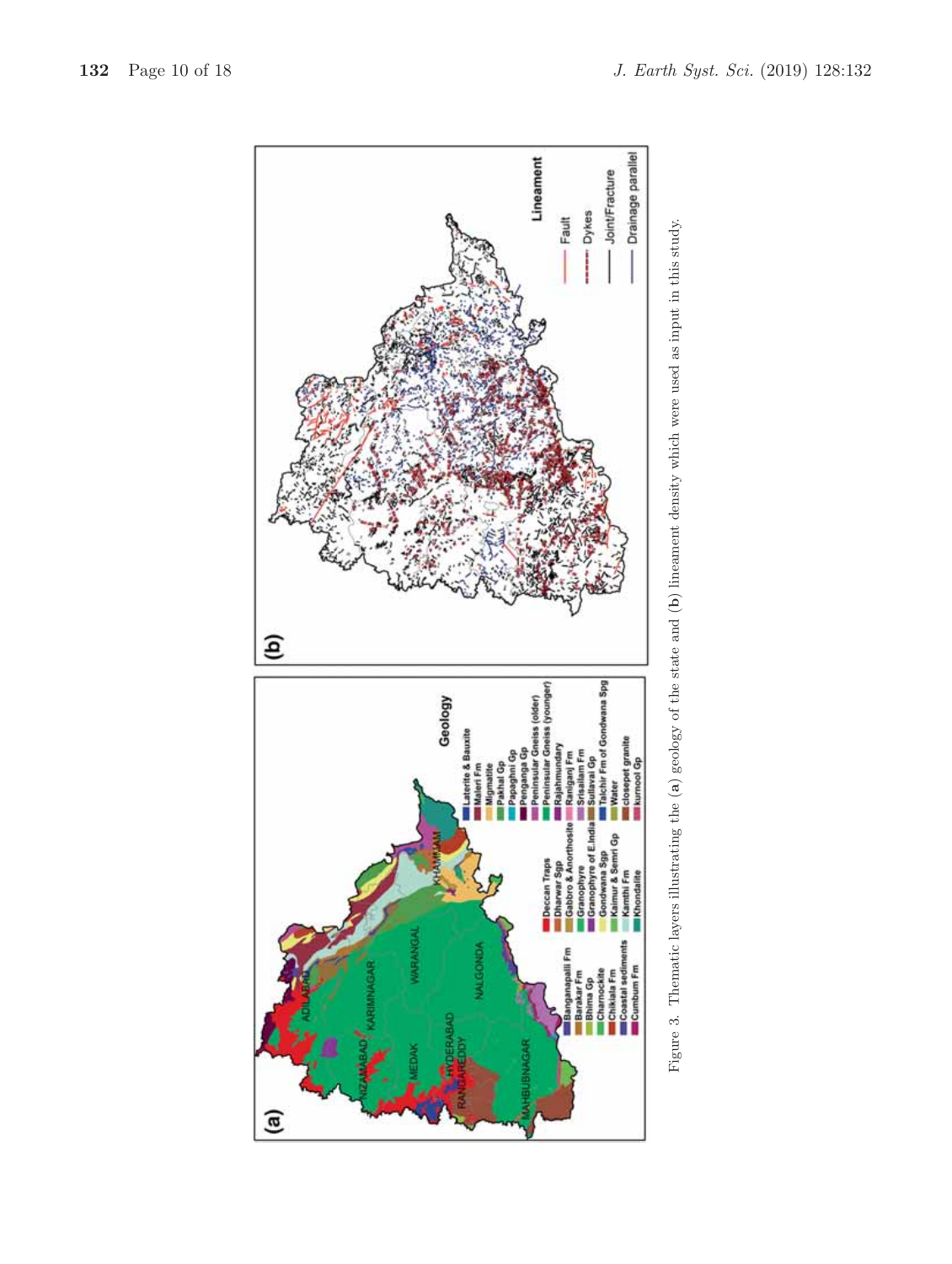etc. Land cover, nature of land use and change in land-use patterns significantly affect the infiltration rate, availability and quality of groundwater Lerner and Harris (2009). Cultivated land (39%) encompasses a major portion of the state, followed by forests  $(22.7\%)$ , wastelands  $(12.5\%)$ , wetlands (7.9%), water bodies (7.2%) and open forest (5.4%). Only a small proportion of land in the study area (5.3%) is under settlements (figure 5b).

alluvial planes followed by tracer deposits (1.4%),

The drainage density is a measure of how well or how poorly a watershed is drained by stream channels. Areas with less permeable rocks normally have well-developed drainage networks and are characterised by higher runoff and low infiltration rates. Since the drainage density can indirectly indicate the solubility of fluoride minerals present in soils/rocks with surface runoff and permeability, it was considered as one of the indicators of contamination zones. The entire state can be classified in the five sub-classes (figure 5c). About  $39.3\%$  (0.6–0.8 km/km<sup>2</sup>) of the area falls under the 'high, drainage density region, followed by 'very high' (0.8−1.1 km/km<sup>2</sup> ; 22.5%), 'moderate'  $(0.4-0.6 \text{ km/km}^2; 30.8\%),$  'low'  $(0.2-0.4 \text{ km/km}^2;$ 6.1%) and 'very low'  $(0.02 \text{ km/km}^2; 1.2\%)$ drainage density regions.

The degree of the surface slope in any watershed determines the surface runoff and the amount of water available for infiltration. It is known that a gentle slope improves the chances of percolation of water from the surface and promotes the interaction between water and minerals in soils. The surface slope percentage in Telangana varies from 0 to 30% (figure 5d) and is categorised into five different classes. In Telangana, about 39.7% of the land is characterised by the low slope  $(0-3\%)$ , where the nearly flat terrain promotes high infiltration rates. The areas with 3–6% slope occupy about 35% of the total area and are considered as promising areas for surface water storage and subsequent

rainfall across Telangana. These variables were used as input in this study.

Figure 4. Thematic layers illustrating the (**a**) mean groundwater level, (**b**) type of aquifer, (**c**) soil type and (**d**) annual

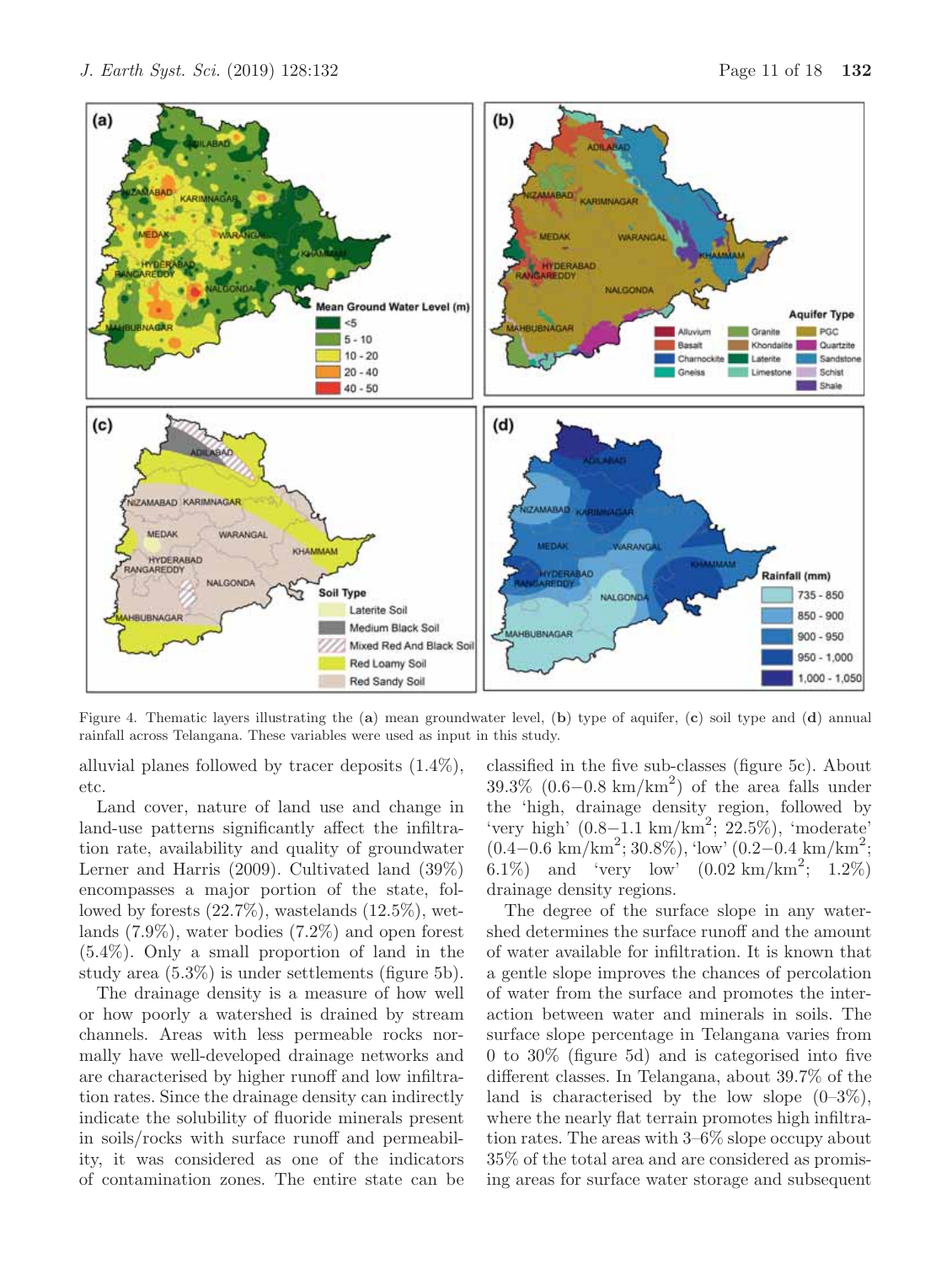

Figure 5. Thematic layers illustrating the (**a**) geomorphology, (**b**) land use and land cover, (**c**) drainage density and (**d**) slope of the study area. These variables were used as input in this study.

infiltration due to the slightly undulating topography. The areas having a slope of 6–9% ('moderate' category) covers 9.8% and are areas of relatively high runoff and low infiltration. The fourth  $(9-12\%)$  and fifth  $(>12\%)$  together cover 15.5% of the total land area in the state and are characterised by poor infiltration rates due to the higher slope and quick runoff.

### 3.2 *PFC zones map*

The final PFC zone map was generated by the integration of all input factor maps using a weighted overlay analysis method with GIS techniques:

where  $x$  represents the weight of the individual co-variables of a factor and y represents the AHP rank of a respective factor.

Figure 6(a) illustrates the fluoride distribution in Telangana. The final PFC zone map is categorised into four broad classes from 'low' to 'very high' to demonstrate areas under endemic fluorosis. In the PFC zones stretch, the category 'very high' accounts for  $17.6\%$  (or  $19,726 \text{ km}^2$ ) of the study area; 'high' PFC zone constitutes about  $15.8\%$  (or  $17,708 \text{ km}^2$ ) of land, 'medium' PFC class accounts for  $32.7\%$  (or  $36,649 \text{ km}^2$ ), whereas  $33.9\%$ (or  $37,994 \text{ km}^2$ ) of the total area falls under the low PFC zone. The category 'low' with fluoride

$$
PFC = \sum_{i=1}^{n,m} GGxGGy + AQxAQy + LDxLDy + GWLxGWLy + SIxSIy + RFxRFy + GMxGMy + LULCxLULCy + DDxDDy + SLxSLy,
$$
\n(4)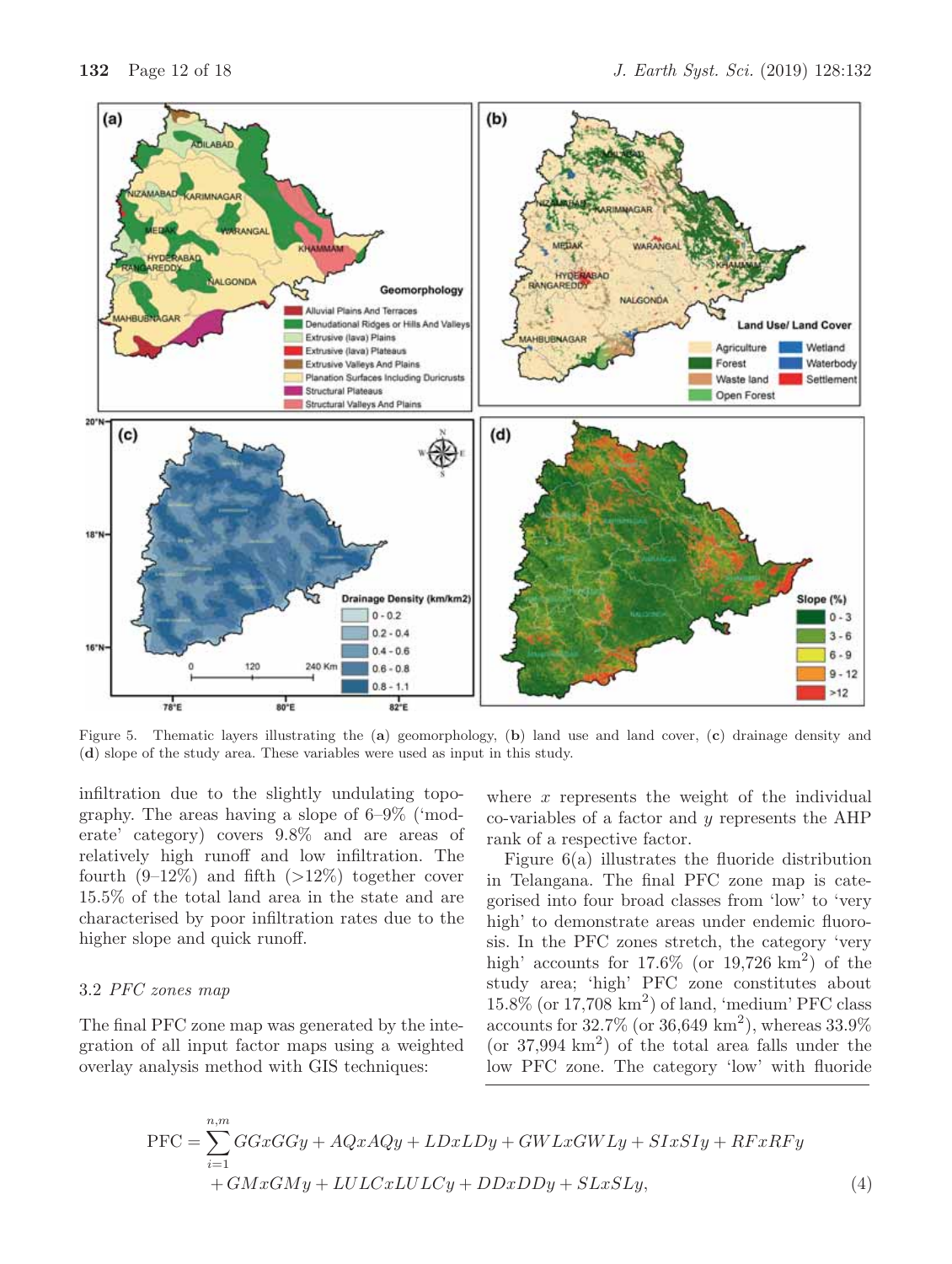

Figure 6. (**a**) PFC zone map of Telangana and (**b**) distribution of measured fluoride data, superimposed for validation.

concentration  $\langle 0.75 \text{ mg} / 1 \rangle$  represents the area considered safe for utilising groundwater for drinking purposes. The second category 'medium' with fluoride concentration ≥0.75−1.5 mg/l includes regions where caution is needed while utilising groundwater for drinking and cooking purposes. Areas under 'high'  $(>1.5-2.25 \text{ mg/l})$  and 'very high' ( $\geq$ 2.25) zones together cover 28% area of the state. In this area, the groundwater should not be used for drinking and cooking purposes and even locally, source food should be avoided. Very high and high PFC zones are observed mainly in the central part of the study area covering most parts of Nalgonda, Mahabubnagar and Nizamabad districts. In these areas, Archaean (PGC) basement rocks were greatly deformed, as reflected by high lineament densities. Besides, the PFC zones map suggests that the groundwater in areas with greater groundwater levels is more susceptible to fluoride contamination.

# 3.3 *Validation of the model*

In order to be accurate in prediction, the map of PFC zones needs to be validated by comparing the map classes and classes identified in the field. This requires a set of randomly acquired samples (class of a pixel) and verification of it through measured data. Confusion/error matrix known as a site-specific accuracy-assessment method is used for this purpose. This matrix is based on assumptions that pixels are pure and there is no location and ground data error (Foody 2002, 2008). In this process, measured fluoride data from published literature were collected. In the past three decades, several studies on the fluoride problem in Telangana were published; however, most of the studies provide averaged data at the block level. Therefore, about only 400 measured data from Kumar *et al.* (1991), Sreedevi *et al.* (2006), Mondal *et al.* (2009), Reddy *et al.* (2010a, b), Brindha *et al.* (2011), Sudarshan (2015), Narsimha and Sudarshan (2016), Narsimha and Sudarshan (2017) and Satyanarayana *et al.* (2017) were considered. Similar to the map of PFC zones, the measured data were classified in four categories  $(<0.75, 0.75-1.5, 1.5-2.25$  and  $>2.25$  mg/l) and the thus-prepared point layer of fluoride concentration was superimposed over the PFC zones map (figure 6b). As the samples were collected in different years and during different seasons, normalisation was performed by making  $5 \text{ km } \times$ 5 km grids for the entire study area. All samples falling within the grid were averaged. This process of normalising data is also helpful in scaling locally measured values to regional PFC zones map (Stehman *et al.* 2003). In this process, a total of 198 grids were made which covered all 400 sample locations. If more than one sample is not available in a particular grid, then the single value was retained for the validation process. Confusion/error matrix of observed vs. predicted is made and classwise accuracy was calculated (table 4). For the 'low' category out of the total 44 predicted grids,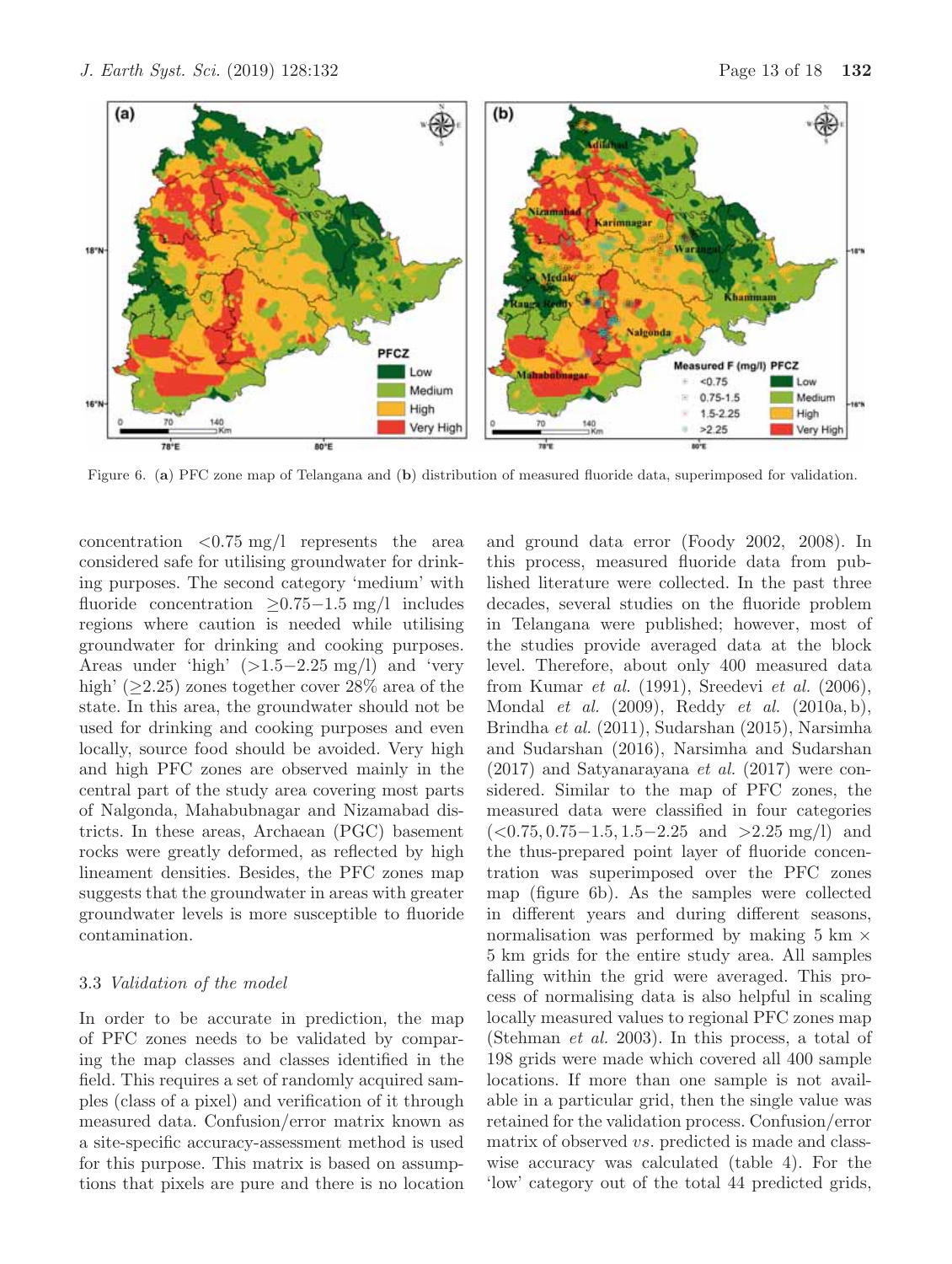|                 | Observed |        |                |           |         |  |  |  |
|-----------------|----------|--------|----------------|-----------|---------|--|--|--|
| Low             |          | Medium | High           | Very high | Summary |  |  |  |
| Predicted       |          |        |                |           |         |  |  |  |
| Low             | 33       | 6      | $\overline{2}$ | 0         | 41      |  |  |  |
| Medium          | 10       | 22     | 16             |           | 49      |  |  |  |
| High            | $\theta$ | 10     | 66             | 8         | 84      |  |  |  |
| Very high       | 1        | 1      | 7              | 15        | 24      |  |  |  |
| Summary         | 44       | 39     | 91             | 24        | 198     |  |  |  |
| Accuracy $(\%)$ | 75.0     | 56.4   | 72.5           | 62.5      |         |  |  |  |

Table 4. Confusion/error matrix to assess the accuracy of the PFC zone map predictions.

33 coincide with the measured category. Similarly, for the 'medium' category, the overlap was 39 predicted *vs*. 22 measured; for the 'high' category, it was 91 predicted *vs*. 66 measured; for the 'very high' category, coincidence was 24 predicted *vs*. 15 measured. Thus, end-user accuracy of 75, 64, 58 and 68.5% was achieved for the 'low', 'medium', 'high' and 'very high' categories, respectively. Overall, the map of PFC zones predicted the occurrence of fluoride contamination with 68.7% accuracy. The level of accuracy of the map of the proposed PFC zones of Telangana is lower than the one prepared by Thapa *et al.* (2017) for the Dwarka basin of Birbhum district (83.2%). It is obvious, as the area under this study of the entire Telangana  $(112, 077 \text{ km}^2)$  is 130 times bigger than that of the Dwarka basin  $(858 \text{ km}^2)$ . Consequently, for validation, in comparison with one sample for every 4.35 km<sup>2</sup> for the Dwarka basin, it is one sample for  $280 \text{ km}^2$  in the present study. The statistical model on geogenic fluoride contamination in groundwater at a global scale (Amini *et al.* 2008) predicted the occurrence of fluoride in different regions across the world by 30–70% accuracy. Therefore, it can be mentioned that in spite of being a regional scale study with a limited set of measured data, the proposed model performed well and is robust for predicting the enrichment of fluoride in groundwater.

# 3.4 *Management of the PFC zones*

This study was carried out to visualise the extent of fluoride contamination in Telangana, which is imperative for the planning and implementation of municipal drinking water supply programmes. Integration of the map of PFC zones with the mandal-level demographic data revealed that the area (33% of the total land area of the state) with high to very high fluoride concentration is house to about 20 million people (58% of the population) in Telangana (figure 7). Dental and skeletal fluoroses is irreversible and the only remedy is prevention. The most appropriate step is to provide safe drinking water either by *in-situ* defluoridation or by supplying municipal water. In addition, improving the nutritional level of the population also reduces the vulnerability to fluorosis (Susheela 1999). At first, the locally designed defluoridation process was opted as the immediate solution, in the affected parts of the Nalgonda district. This was a two-step process, in which a combination of aluminium and lime was used for the *in-situ* removal of fluoride from ground water. Subsequently, this technique was named as the Nalgonda technique (Nawlakhe *et al.* 1975). Later researchers found this technique to be not so effective as even after treatment a significant proportion of fluoride remained in the treated water. Later on, drinking water pipelines were laid down for some of the worst affected villages to supply purified Krishna river water. Reverse osmosis plants were also set up to treat groundwater. However, none of them provided a permanent solution. To provide a long-term solution, the current government of Telangana planned a flagship programme known as Mission Bhagiratha (http:// missionbhagiratha.telangana.gov.in/). Under this plan, local river water will be purified using existing and newly constructed water treatment plants (figure 7) and supplied to each household of the state. In this direction, all 24,000 villages of the state are being connected through a network of pipelines. Besides, in order to store surface runoff, the local tanks (ponds) are also being restructured under mission Kakatiya (https://missionkakatiya. cgg.gov.in/). This will provide water for irrigation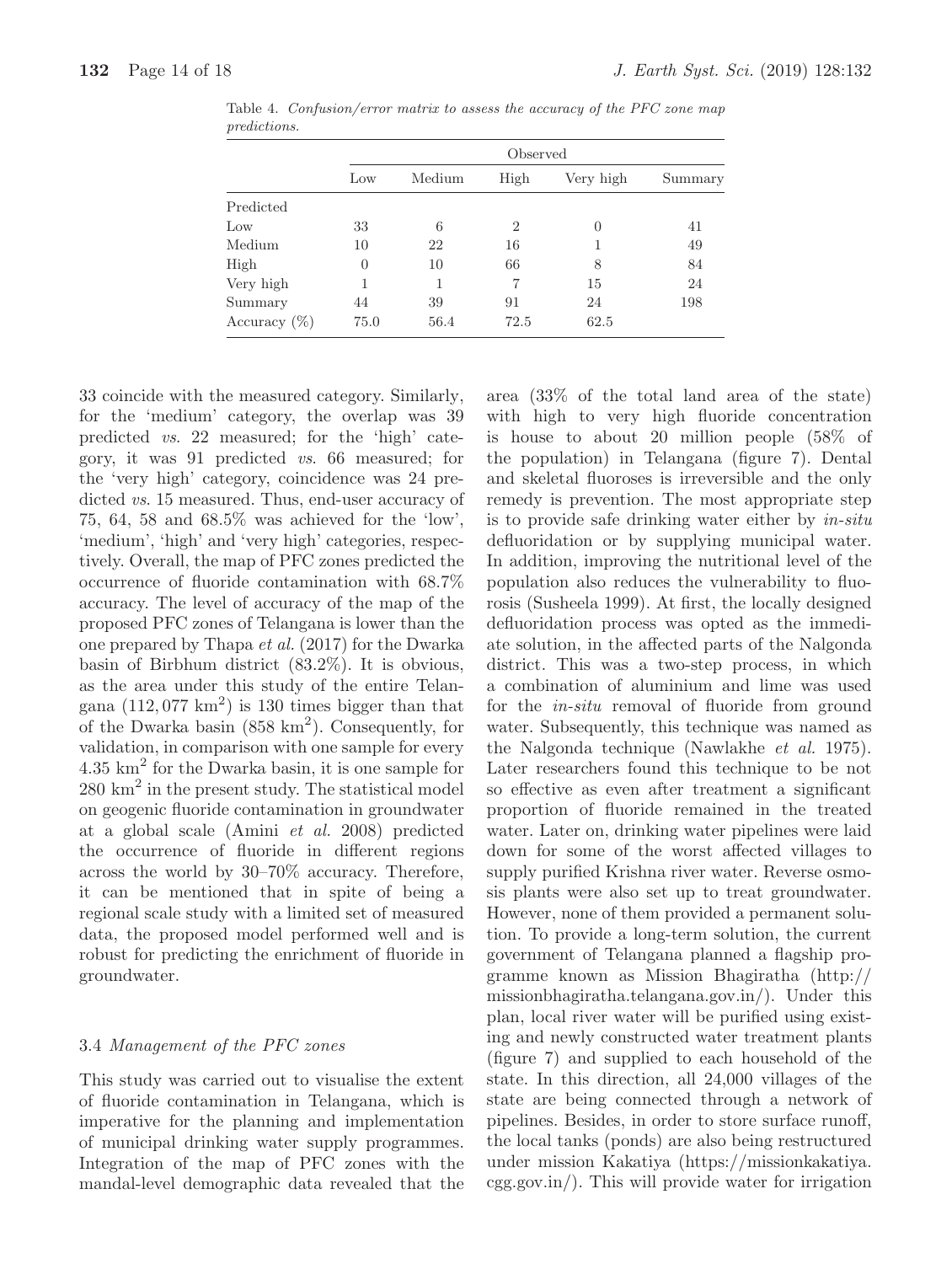

Figure 7. Distribution of population density and water treatment plants across Telangana. The PFC zone map in the background helps in understanding the extent of population which may be exposed to contaminated water.

and will also help in improving the groundwater recharge, which may eventually dilute the fluoride concentration in the groundwater.

Agriculture is one of the major occupations of the rural communities in the state and out of 11.5 million hectares of land, about 43% of it is tagged under net cropped area. However, only 46% (2.29 million hectares) land under the cropped area category have surface irrigation facilities and the rest of the land depends on groundwater sources for irrigation. It means that a significant proportion of agricultural land is also being irrigated using fluoride contaminated water, mostly through bore wells. During the year 2006–2007, about 1.3 million (excluding Hyderabad district) dug and tube wells were supplying water for irrigation purposes (TS SYB 2017). Therefore, a larger strategy is needed to reduce the dependence of groundwater for irrigation and also to educate locals about the risk of using locally grown agriculture produce irrigated by fluoride-contaminated water. Improving the groundwater recharge by the identification of artificial recharge sites across the PFC zones could also help, particularly in severely affected regions.

#### **4. Conclusions**

Applications of RS-driven data and GIS-based AHP and overlay techniques prove to be a useful combination for providing a PFC zone. The main strength of the map of provided PFC zones is that it integrates the regional scale thematic maps of numerous environmental variables validated through a large database of fluoride measurements from different parts of the state. The main weakness of this model lies in the lack of detailed information on a regional scale, particularly for mineralogical composition and the uneven distribution of reported fluoride points. More specific mineralogical composition data pertaining to fluoride-bearing minerals would facilitate the characterisation of the fluoride source and enrichment process. In spite of these limitations, this study is the first such attempt to offer a regional scale potential contamination zone for an entire state. The output map offers a firsthand insight into the severity of fluoride contamination in Telangana for researchers, administrators and planners. It is particularly important to choose the areas on a priority basis for supplying drinking water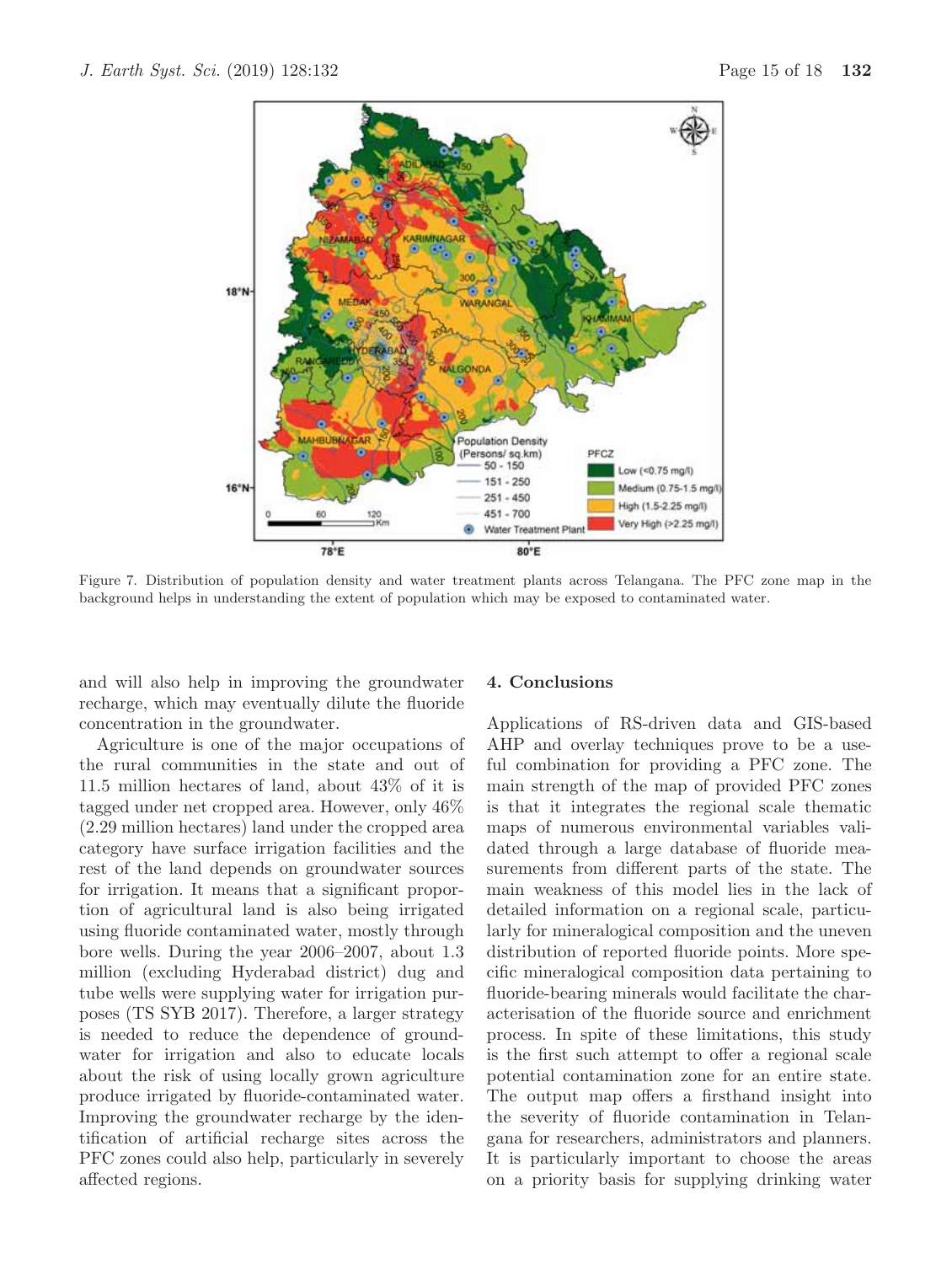under state-sponsored programmes such as Mission Bhagiratha and restore ponds under Mission Kakatiya. This map of PFC zones will also provide the basis for the identification of suitable artificial recharge sites in highly contaminated zones to dilute the fluoride in groundwater.

# **Acknowledgements**

KKR is grateful to the DST-Inspire Fellowship Program, India, for providing financial support (IF150795). HG thanks UGC for the faculty position under the Faculty Recharge Programme. The authors would also like to thank the director, CSIR–National Geophysical Research Institute. The accessible database online on the portals of Central Ground Water Board, Survey of India, NRSC–Bhuvan, Geological Survey of India and WRIS India, were greatly helpful in carrying out this study. We are grateful to AE Subimal Ghosh and the anonymous reviewers for their thoughtful reviews and comments on the original manuscript.

# **References**

- Amini M, Mueller K, Abbaspour K C, Rosenberg T, Afyuni M and Møller K N et al. 2008 Statistical modeling of global geogenic fluoride contamination in groundwaters; Environ. Sci. Technol. **42(10)** 3662–3668.
- Arveti N, Sarma M, Aitkenhead-Peterson J and Sunil K 2011 Fluoride incidence in groundwater: A case study from Talupula, Andhra Pradesh, India; Environ. Monit. Assess. **172(1–4)** 427–443.
- Ayoob S and Gupta A K 2006 Fluoride in drinking water: A review on the status and stress effects; Crit. Rev. Env. Sci. Technol. **36(6)** 433–487.
- Babiker I S, Mohamed M A, Hiyama T and Kato K 2005 A GIS-based DRASTIC model for assessing aquifer vulnerability in Kakamigahara Heights, Gifu Prefecture, central Japan; Sci. Total Environ. **345(1)** 127–140.
- BIS 2012 Bureau of Indian Standards; IS 10500:2012 Manak Bhawan, New Delhi, India.
- Brindha K, Rajesh R, Murugan R and Elango L 2011 Fluoride contamination in groundwater in parts of Nalgonda District, Andhra Pradesh, India; Environ. Monit. Assess. **172(1)** 481–492.
- Brindha K, Jagadeshan G, Kalpana L and Elango L 2016 Fluoride in weathered rock aquifers of southern India: Managed aquifer recharge for mitigation; Environ. Sci. Pol. Res. **23(9)** 8302–8316.
- Census 2011 Census Report-2011; Office of the Registrar General & Census Commissioner, India.
- CGWB 2015 Ground water year book 2014–2015; Telangana State.
- CGWB-Annual 2015 Central Ground Water Board annual report, India 2014–2015.
- Chakraborti D, Rahman M M, Chatterjee A, Das D, Das B and Nayak B et al. 2016 Fate of over 480 million inhabitants living in arsenic and fluoride endemic Indian districts: Magnitude, health, socio-economic effects and mitigation approaches; J. Trace Elem. Med. Biol. **38** 33– 45.
- Chitsazan M and Akhtari Y 2009 A GIS-based DRASTIC model for assessing aquifer vulnerability in Kherran Plain, Khuzestan, Iran; Water Resour. Manag. **23(6)** 1137– 1155.
- Foody G M 2002 Status of land cover classification accuracy assessment; Remote Sens. Environ. **80(1)** 185–201.
- Foody G M 2008 Harshness in image classification accuracy assessment; Int. J. Remote Sens. **29**(11) 3137–3158.
- Gautam R, Bhardwaj N and Saini Y 2010 Fluoride accumulation by vegetables and crops grown in Nawa Tehsil of Nagaur district (Rajasthan, India); J. Phytopathol. **2(2)** 80–85.
- GSI 1993 Geological map of India, published by Geological Survey of India.
- Handa B 1975 Geochemistry and genesis of fluoridecontaining ground waters in India; Groundwater **13(3)** 275–281.
- Jacks G, Bhattacharya P, Chaudhary V and Singh K 2005 Controls on the genesis of some high-fluoride groundwaters in India; Appl. Geochem. **20(2)** 221–228.
- Karthikeyan G, Pius A and Apparao B 1996 Contribution of fluoride in water and food to the prevalence of fluorosis in areas of Tamil Nadu in south India; Fluoride **29(3)** 151–155.
- Kumar V V, Sai C, Rao P and Rao C 1991 Studies on the distribution of fluoride in drinking water sources in Medchal Block, Ranga Reddy District, Andhra Pradesh, India; J. Fluorine Chem. **55(3)** 229–236.
- Lerner D N and Harris B 2009 The relationship between land use and groundwater resources and quality; Land Use Policy (**S26**) S265–S273.
- Machender G, Dhakate R and Reddy M N 2014 Hydrochemistry of groundwater (GW) and surface water (SW) for assessment of fluoride in Chinnaeru river basin, Nalgonda district, (AP) India; Environ. Earth Sci. **72(10)** 4017– 4034.
- Machiwal D, Jha M K and Mal B C 2011 Assessment of groundwater potential in a semi-arid region of India using remote sensing, GIS and MCDM techniques; Water Resour. Manag. **25(5)** 1359–1386.
- Mall R K, Gupta A, Singh R, Singh R S and Rathore L S 2006 Water resources and climate change: An Indian perspective; Curr. Sci. **90(12)** 1610–1626.
- Mollert I 1993 Endemic dental fluorosis (oral diseases in the tropics); Oxford University Press, Delhi.
- Mondal N C, Prasad R K, Saxena V K, Singh Y and Singh V S 2009 Appraisal of highly fluoride zones in groundwater of Kurmapalli watershed, Nalgonda district, Andhra Pradesh (India); Environ. Earth Sci. **59(1)** 63–73.
- Mukherjee I and Singh U K 2018 Groundwater fluoride contamination, probable release, and containment mechanisms: A review on Indian context; Environ. Geochem. Health **40(6)** 2259–2301.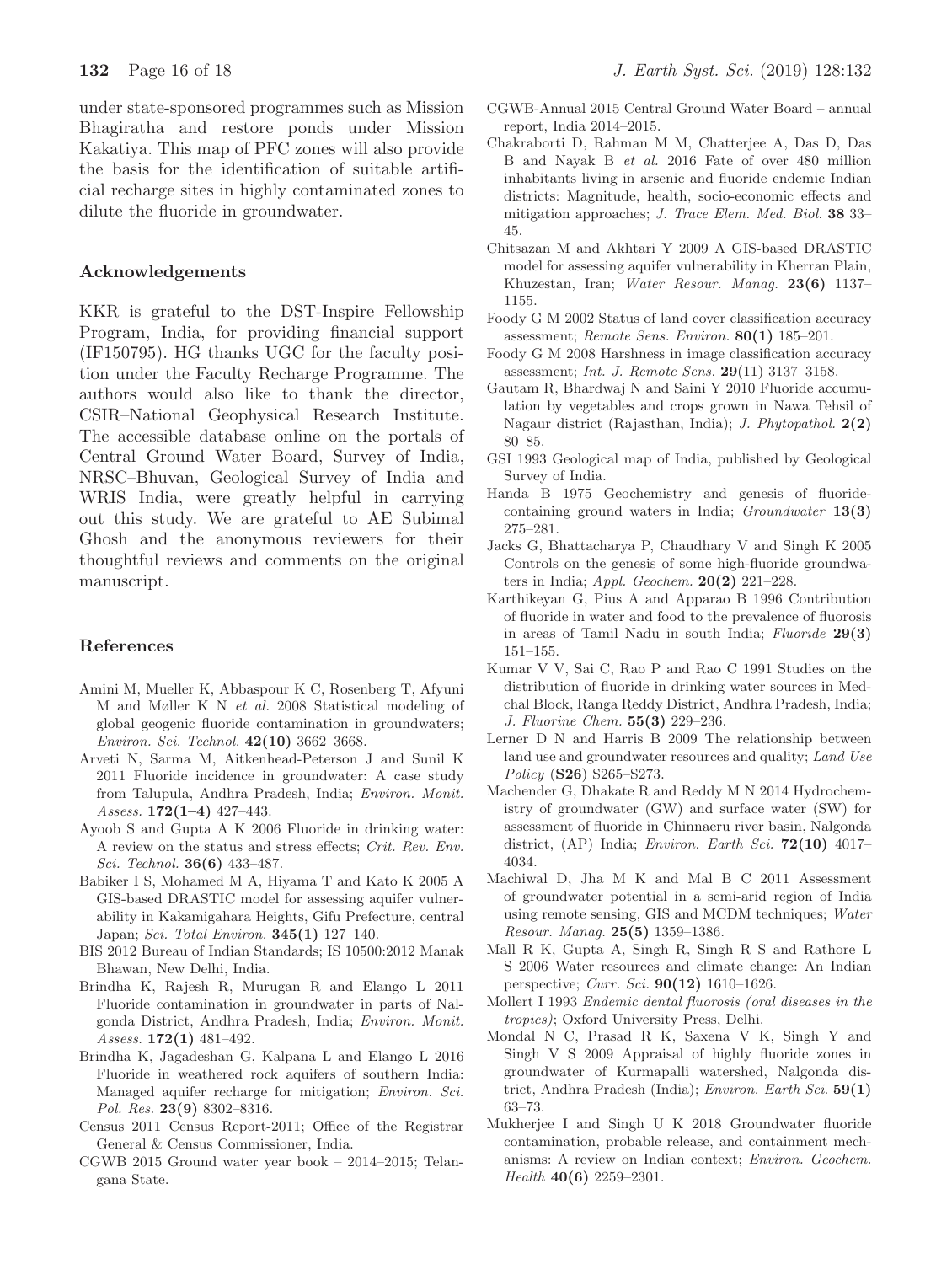- Narsimha A and Sudarshan V 2016 Assessment of fluoride contamination in groundwater from Basara, Adilabad District, Telangana State, India; Appl. Water Sci., https://doi.org/10.1007/s13201-016-0489-x.
- Narsimha A and Sudarshan V 2017 Contamination of fluoride in groundwater and its effect on human health: A case study in hard rock aquifers of Siddipet, Telangana State, India; Appl. Water Sci. **7(5)** 2501– 2512.
- Nawlakhe W G, Kulkarni D N, Pathak B N and Bulusu K R 1975 Defluoridation of water by Nalgonda technique; Ind. J. Environ. Health **17** 26–65.
- NSSO 2006 Morbidity, health care and the condition of the aged, national sample survey; 60th Round (January– June 2004), Report N0507, Ministry of Statistics and Programme Implementation, Government of India, New Delhi.
- Pathak D R, Hiratsuka A, Awata I and Chen L 2009 Groundwater vulnerability assessment in shallow aquifer of Kathmandu valley using GIS-based DRASTIC model; Environ. Geol. **57(7)** 1569–1578.
- Planning Commission 2002 Government of India, Vol. **104**, New Delhi.
- Radhakrishna B 1987 Geology and mineral resources of Andhra Pradesh; Geol. Soc. India **29(5)** 531.
- Radhika V and Praveen G 2012 Determination of fluoride status in groundwater of Kommala area of district Warangal (Andhra Pradesh, India): A case study; Adv. Appl. Sci. Res. **3(4)** 2523–2528.
- Rahman A 2008 A GIS based DRASTIC model for assessing groundwater vulnerability in shallow aquifer in Aligarh, India; Appl. Geogr. **28(1)** 32–53.
- Ramesam V and Rajagopalan K 1985 Fluoride ingestion into the natural waters of hard-rock areas, Peninsular India; Geol. Soc. India **26(2)** 125–132.
- Rao N S 2006 Seasonal variation of groundwater quality in a part of Guntur District, Andhra Pradesh, India; Environ. Geol. **49(3)** 413–429.
- Rao N S 2009 Fluoride in groundwater, Varaha River Basin, Visakhapatnam District, Andhra Pradesh, India; Environ. Monit. Assess. **152(1)** 47–60.
- Rao N S and Devadas D J 2003 Fluoride incidence in groundwater in an area of Peninsular India; Environ. Geol. **45(2)** 243–251.
- Rao N R, Rao N, Rao K S P and Schuiling R 1993 Fluorine distribution in waters of Nalgonda district, Andhra Pradesh, India; Environ. Geol. **21(1–2)** 84–89.
- Reddy A G, Reddy D V, Rao P N and Prasad K M 2010a Hydrogeochemical characterization of fluoride rich groundwater of Wailpalli watershed, Nalgonda District, Andhra Pradesh, India; Environ. Monit. Assess. **171(1– 4)** 561–577.
- Reddy D, Nagabhushanam P, Sukhija B, Reddy A and Smedley P 2010b Fluoride dynamics in the granitic aquifer of the Wailapally watershed, Nalgonda District, India; Chem. Geol. **269(3)** 278–289.
- Saaty T L 1980 The analytic hierarchy process: Planning, priority setting; resource allocation; Vol. **287**, MacGraw-Hill, New York International Book Company.
- Saaty T L 1994 How to make a decision: The analytic hierarchy process; Interfaces (Providence) **24(6)** 19– 43.
- Saaty T L 2001 The seven pillars of the analytic hierarchy process (Lecture Notes in Economics and Mathematics), pp. 15–37.
- Saaty T L and Kearns K P 2014 Analytical planning: The organization of system, Vol. **7**.
- Saidi S, Bouri S and Dhia H B 2010 Groundwater vulnerability and risk mapping of the Hajeb–jelma aquifer (central Tunisia) using a GIS-based DRASTIC model; Environ. Earth Sci. **59(7)** 1579–1588.
- Satyanarayana E, Dhakate R, Kumar D L, Ravindar P and Muralidhar M 2017 Hydrochemical characteristics of groundwater quality with special reference to fluoride concentration in parts of Mulugu–Venkatapur Mandals, Warangal district, Telangana; Geol. Soc. India **89(3)** 247– 258.
- Saxena V and Ahmed S 2003 Inferring the chemical parameters for the dissolution of fluoride in groundwater; Environ. Geol. **43(6)** 731–736.
- Sener E and Davraz A 2013 Assessment of groundwater vulnerability based on a modified DRASTIC model, GIS and an analytic hierarchy process (AHP) method: The case of Egirdir Lake basin (Isparta, Turkey); Hydrogeol. J. **21(3)** 701.
- Shaji E, Viju J and Thambi D 2007 High fluoride in groundwater of Palghat District, Kerala; Curr. Sci. **92(2)** 240–245.
- Shortt H, McRobert G, Barnard T and Mannadi N 1937 Endemic fluorosis in the Madras Presidency; Indian J. Med. Res. **25** 553–568.
- Sreedevi P, Ahmed S, Madé B, Ledoux E and Gandolfi J-M 2006 Association of hydrogeological factors in temporal variations of fluoride concentration in a crystalline aquifer in India; Environ. Geol. **50(1)** 1–11.
- Stehman S V, Wickham J, Smith J and Yang L 2003 Thematic accuracy of the 1992 National Land-Cover Data for the eastern United States: Statistical methodology and regional results; Remote Sens. Environ. **86(4)** 500– 516.
- Sudarshan V 2015 Geochemistry of fluoride bearing groundwater in parts of Telangana State, India; J. Wat. Res. Hyd. Eng. **4(4)** 380–387.
- Sujatha D 2003 Fluoride levels in the groundwater of the south-eastern part of RangaReddy district, Andhra Pradesh, India; Environ. Geol. **44(5)** 587–591, https:// doi.org/10.1007/s00254-003-0795-0.
- Sujatha D and Reddy B R 2003 Quality characterization of groundwater in the south-eastern part of the RangaReddy district, Andhra Pradesh, India; Environ. Geol. **44(5)** 579–586.
- Susheela A 1999 Fluorosis management programme in India; Curr. Sci. **77(10)** 1250–1256.
- Teotia S and Teotia M 1984 Endemic fluorosis in India: A challenging national health problem; J. Assoc. Physicians India **32(4)** 347.
- Thapa R, Gupta S and Reddy D 2017 Application of geospatial modelling technique in delineation of fluoride contamination zones within Dwarka Basin, Birbhum, India; Geosci. Frontiers **8(5)** 1105–1114.
- TS SYB 2017 Telangana state statistical year book 2017 ; Directorate of Economics and Statistics, Hyderabad.
- Waldbott G L 1963 Fluoride in food; Am. J. Clin. Nutr. **12(6)** 455–462.